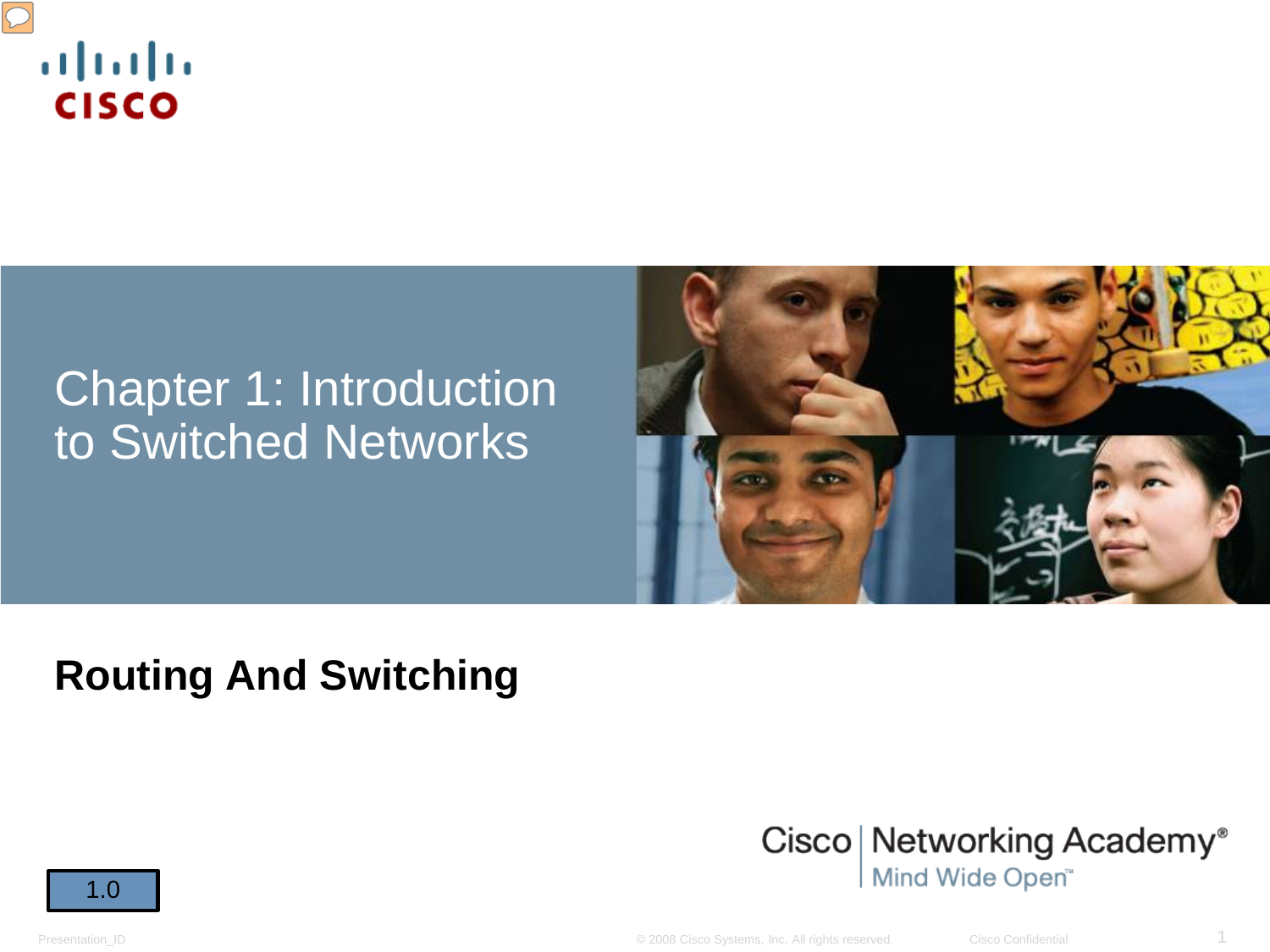



# **Chapter 1**

- 1.0 Introduction
- 1.1 LAN Design
- 1.2 The Switched Environment
- 1.3 Summary

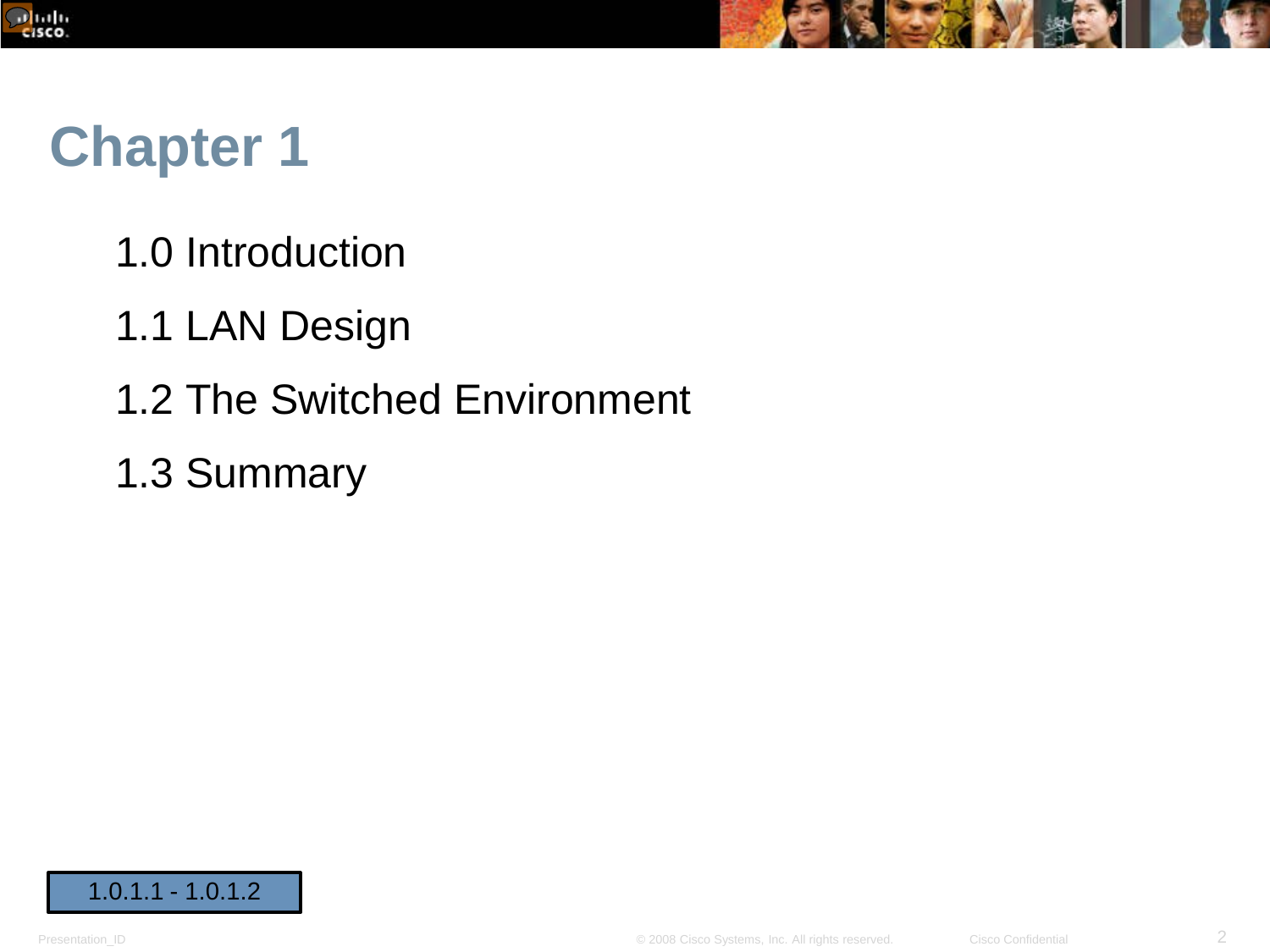



# **Chapter 1: Objectives**

- Describe convergence of data, voice and video in the context of switched networks
- Describe a switched network in a small to medium-sized business
- **Explain the process of frame forwarding in a switched network**
- Compare a collision domain to a broadcast domain

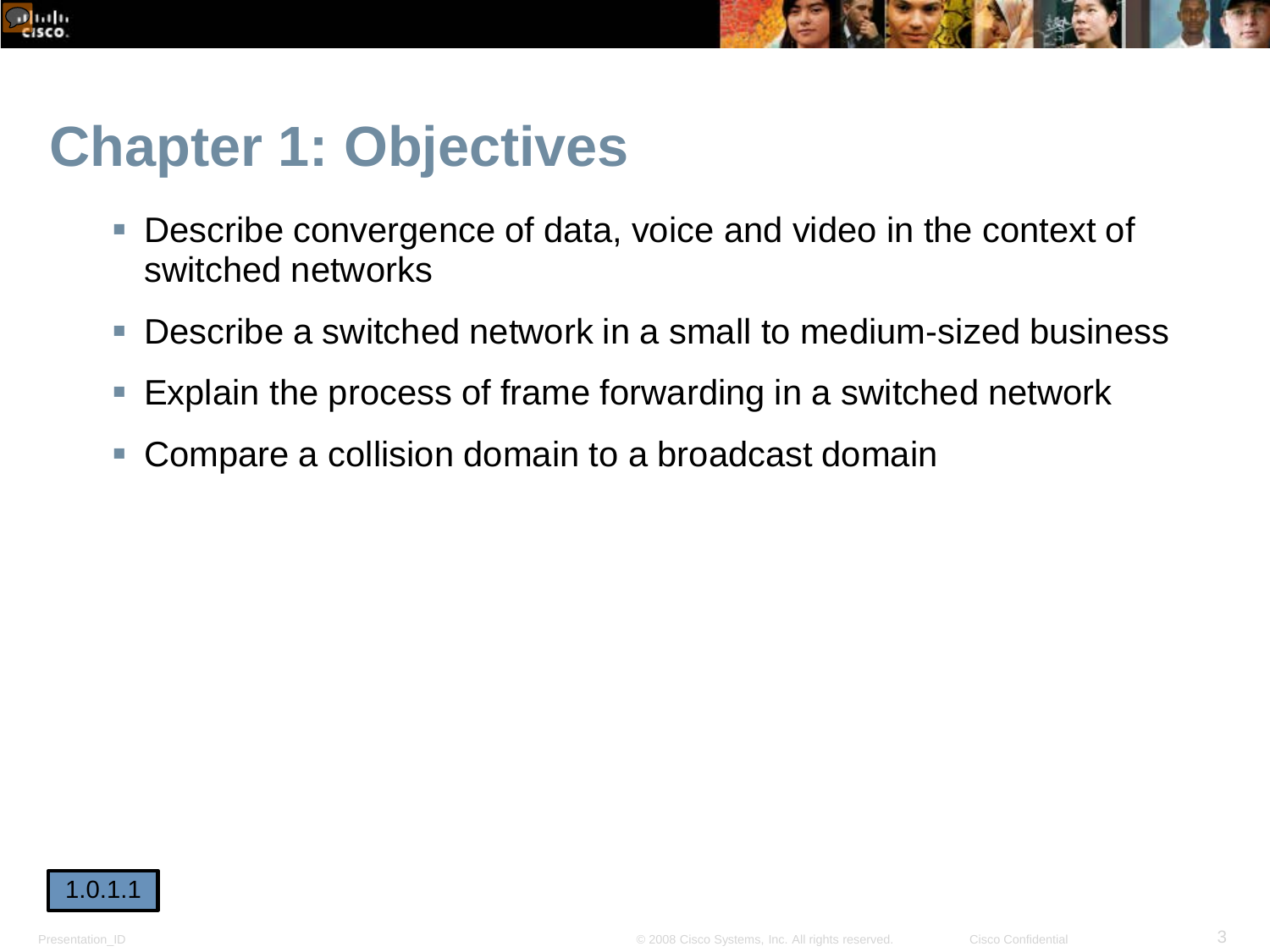



- Our digital world is changing
- **Information must be accessed** from anywhere in the world
- **Networks must be secure,** reliable, and highly available





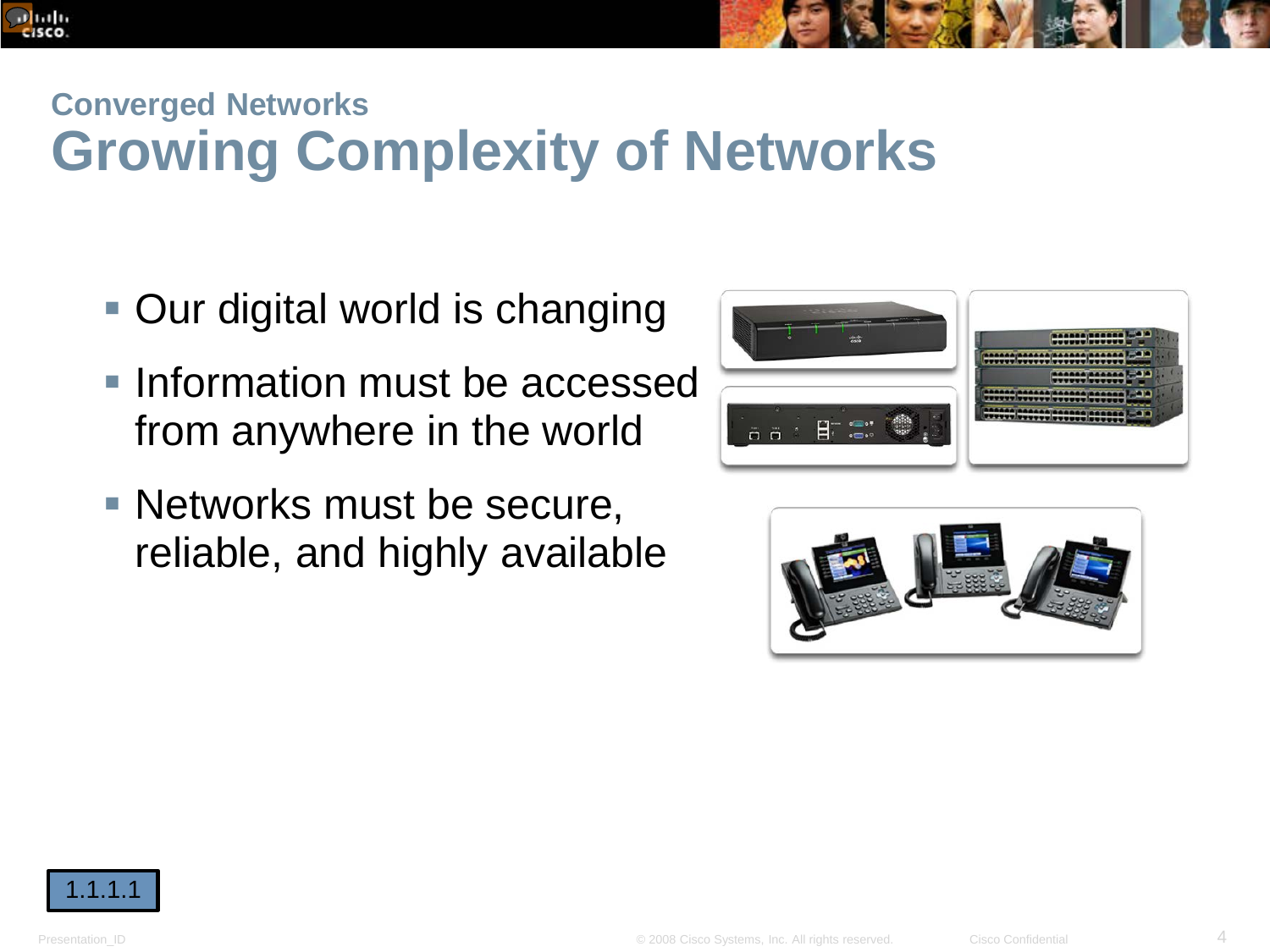

# **Converged Networks Elements Of A Converged Network**

- Collaboration is a requirement
- To support collaboration, networks employ converged solutions
- Data services such as voice systems, IP phones, voice gateways, video support, and video conferencing
- Call control, voice messaging, mobility and automated attendant are also common features



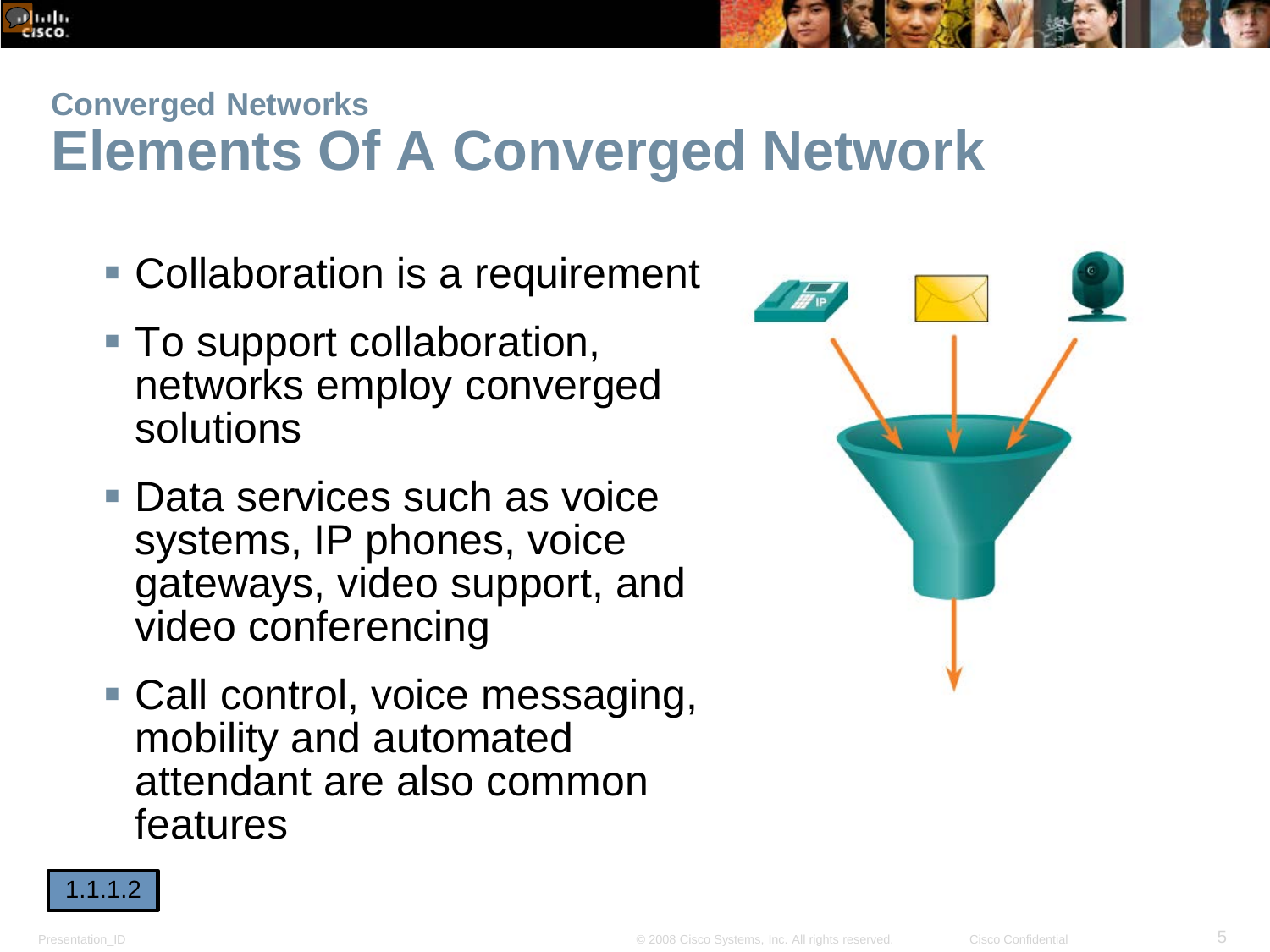

# **Converged Networks Elements Of A Converged Network**

- Benefits of Converged Networks include:
	- Multiple types of traffic; Only one network to manage
	- Substantial savings over installation and management of separate voice, video and data networks

Integrates IT management



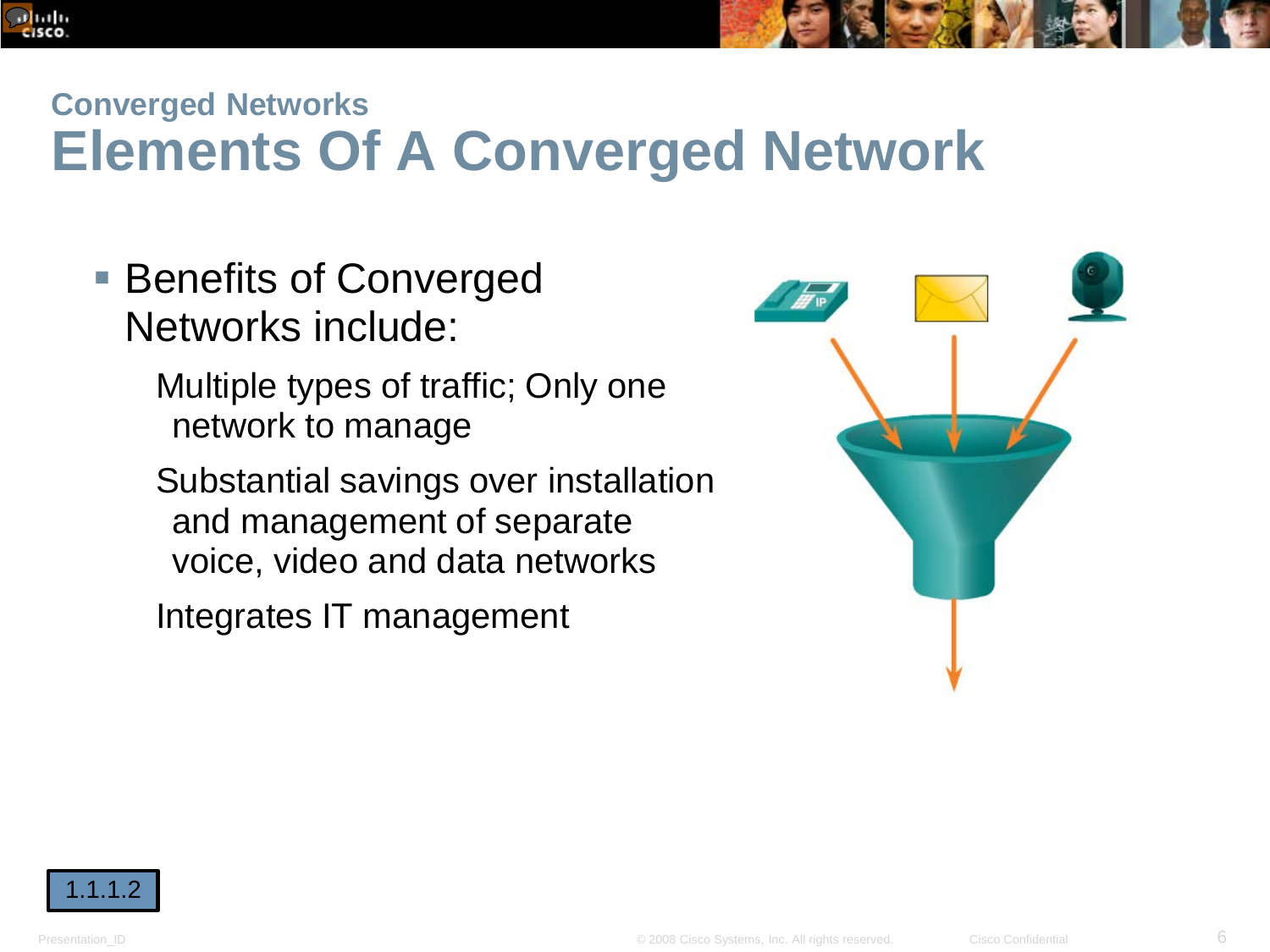



### **Converged Networks Borderless Switched Networks**

- Cisco Borderless Network is a network architecture that allow organizations to connect anyone, anywhere, anytime, and on any device securely, reliably, and seamlessly
- $\blacksquare$  It is designed to address IT and business challenges, such as supporting the converged network and changing work patterns

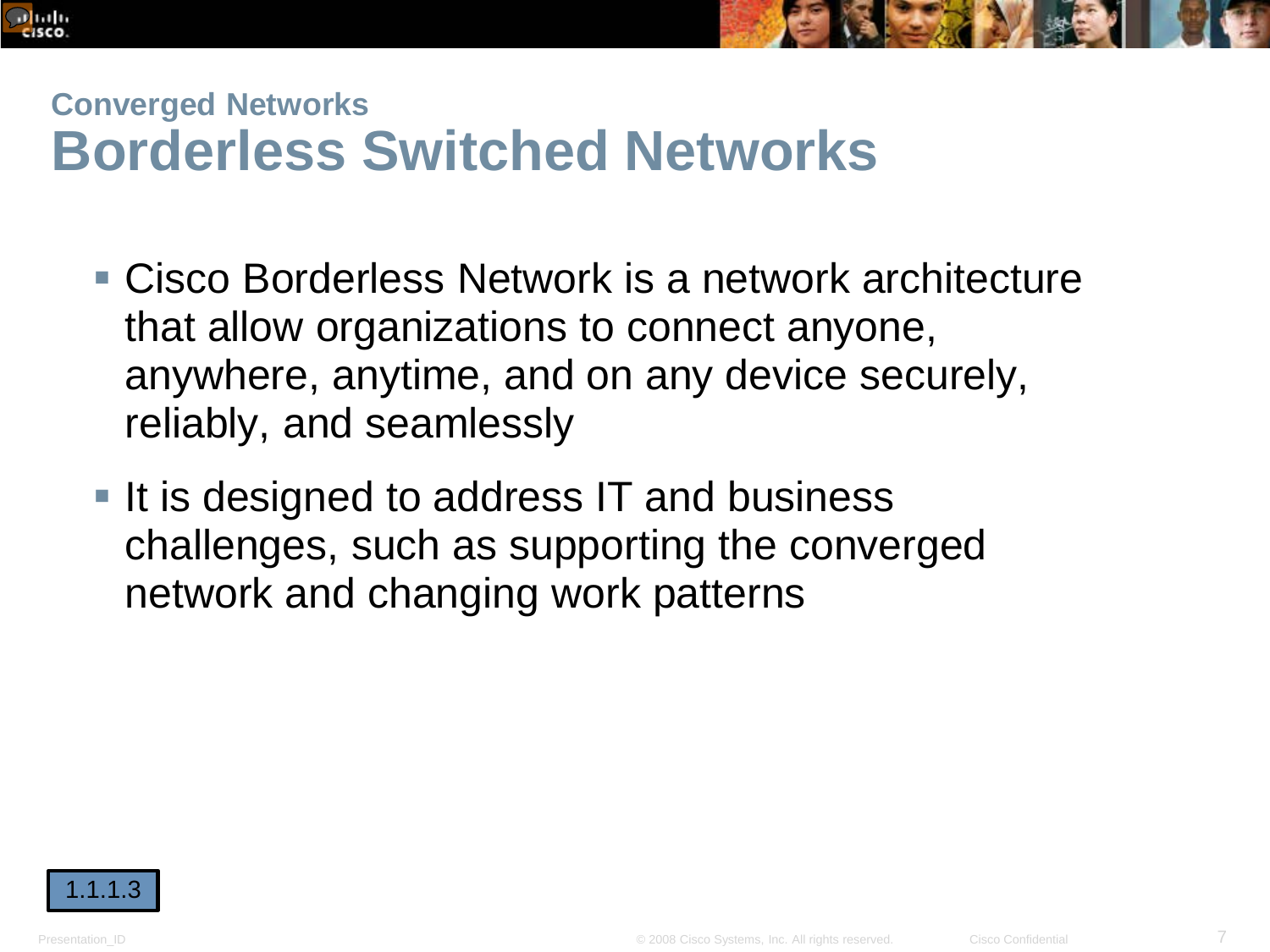



#### **Converged Networks**

# **Hierarchy in the Borderless Switched Network**

- Borderless switched network design guidelines are built upon the following principles:
	- **Hierarchical Modularity Resiliency Flexibility**



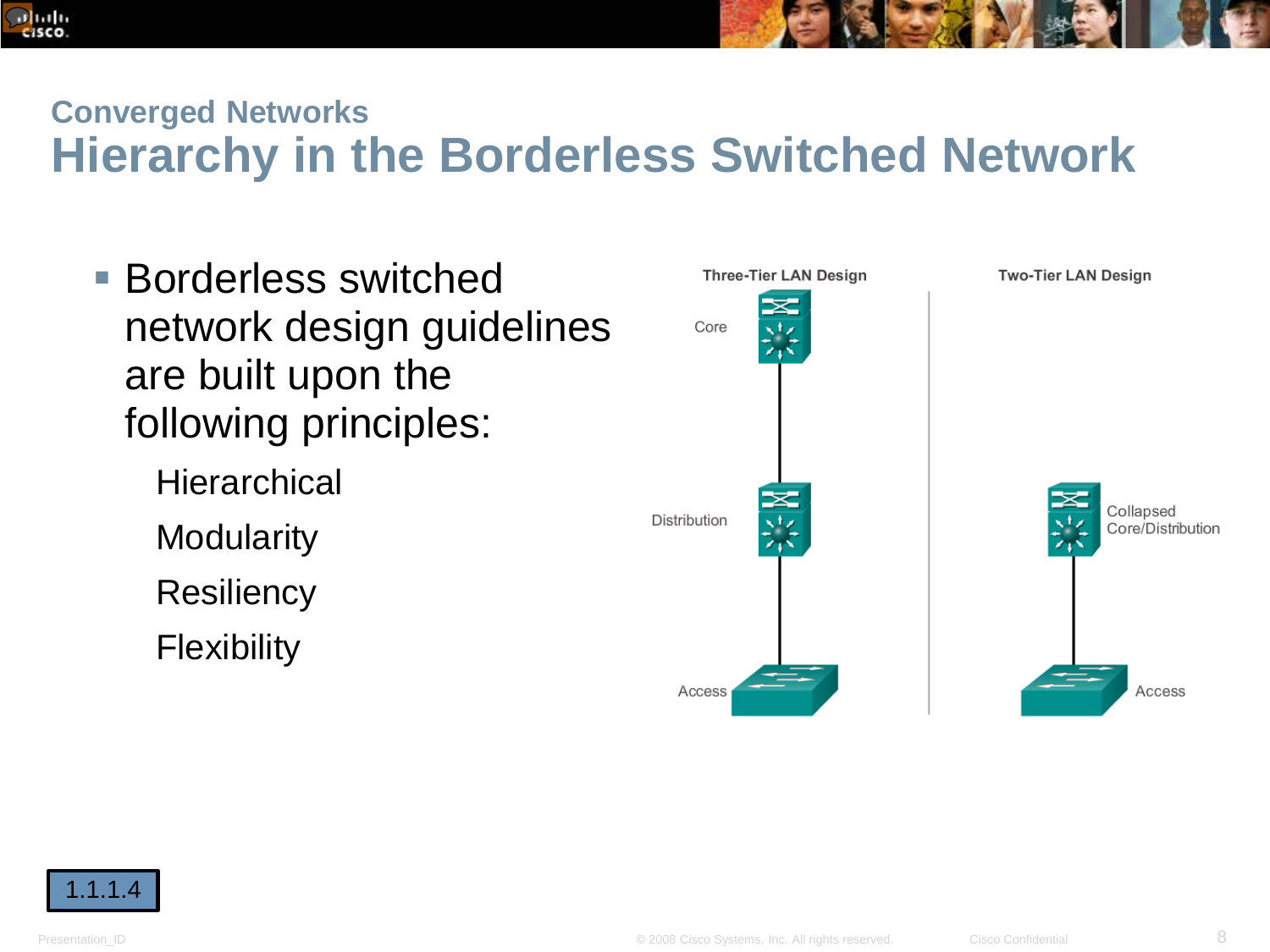



### **Converged Networks Core, Distribution, Access**



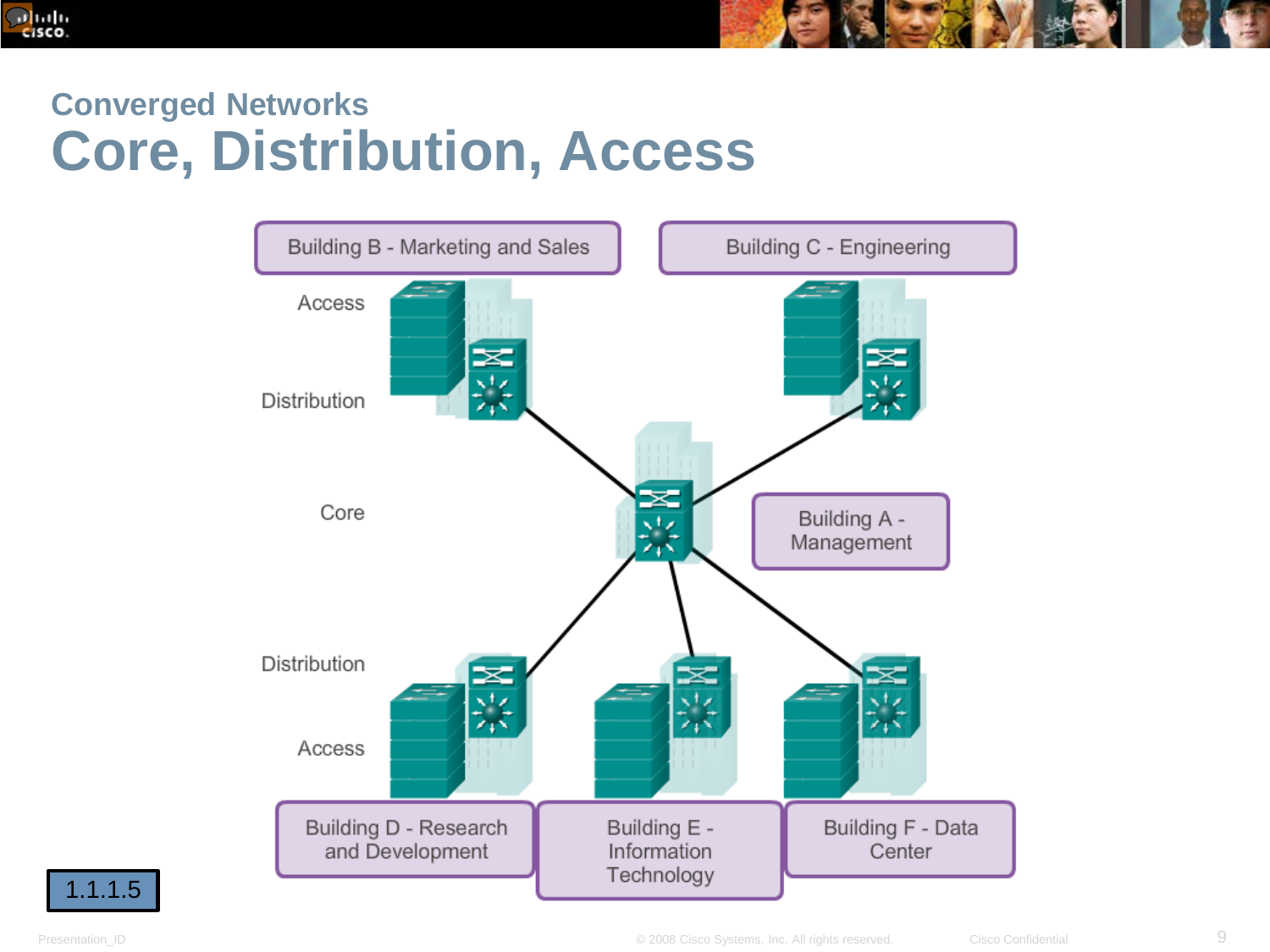



#### **Converged Networks 1.1.1.6 Activity - Identify Switched Network Terminology**

|                                                                               | <b>Hierarchical</b> | <b>Modularity</b> | <b>Resiliency</b> | <b>Flexibility</b> |
|-------------------------------------------------------------------------------|---------------------|-------------------|-------------------|--------------------|
| Provides a way for the network to<br>always be accessible.                    |                     |                   |                   |                    |
| Allows networks to expand and provide<br>on-demand services.                  |                     |                   |                   |                    |
| Helps for every device on every tier to<br>employ a specific role.            |                     |                   |                   |                    |
| Uses all network resources available to<br>provide data traffic load sharing. |                     |                   |                   |                    |

#### Do the Activities on 1.1.1.6 buttons 1 and 2

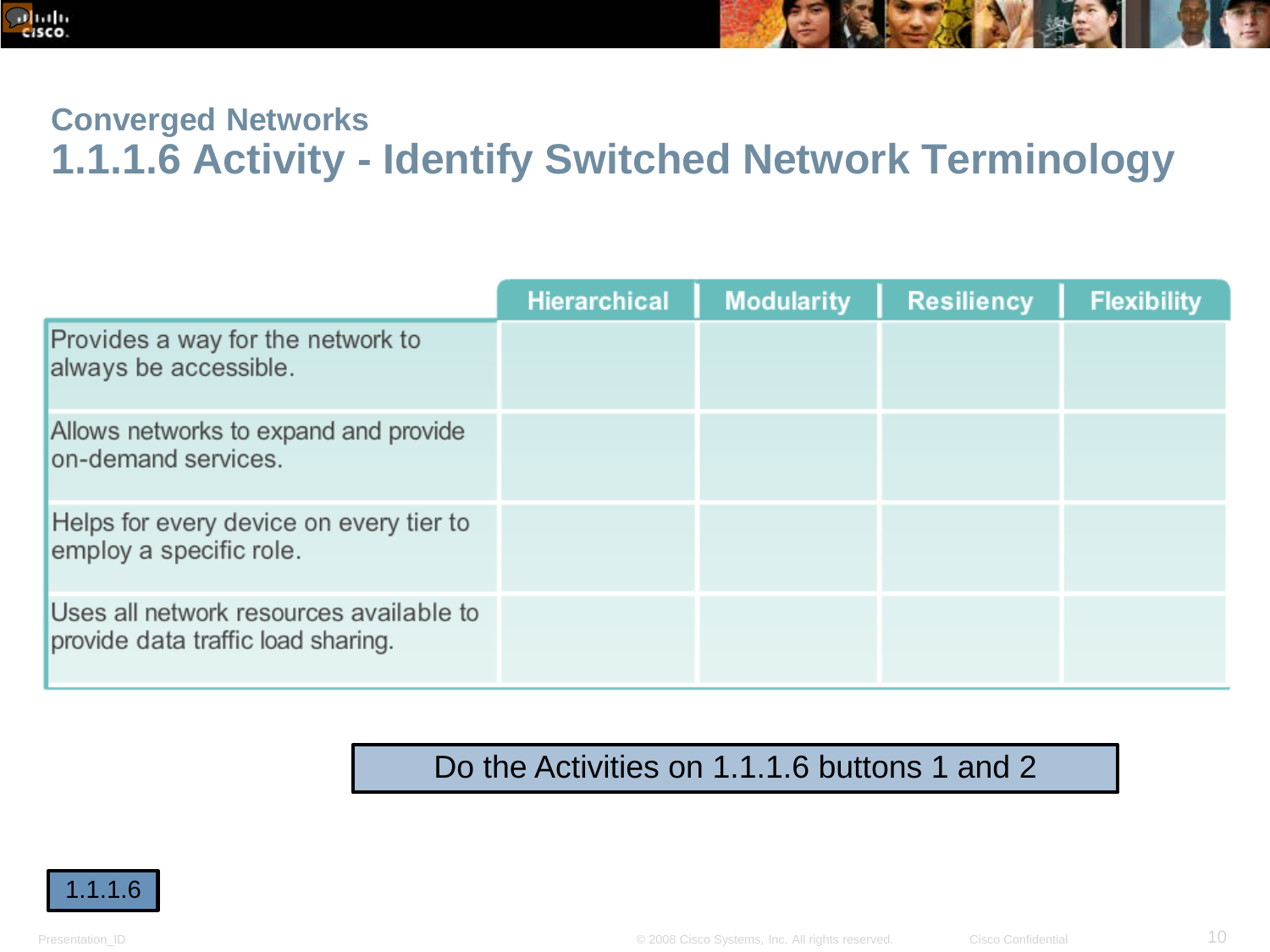



#### **Switched Networks Role of Switched Networks**

- The role of switched networks has evolved
- A switched LAN allows more flexibility, traffic management
- It also support features such as quality of service, additional security, support for wireless, support for IP telephony and mobility services

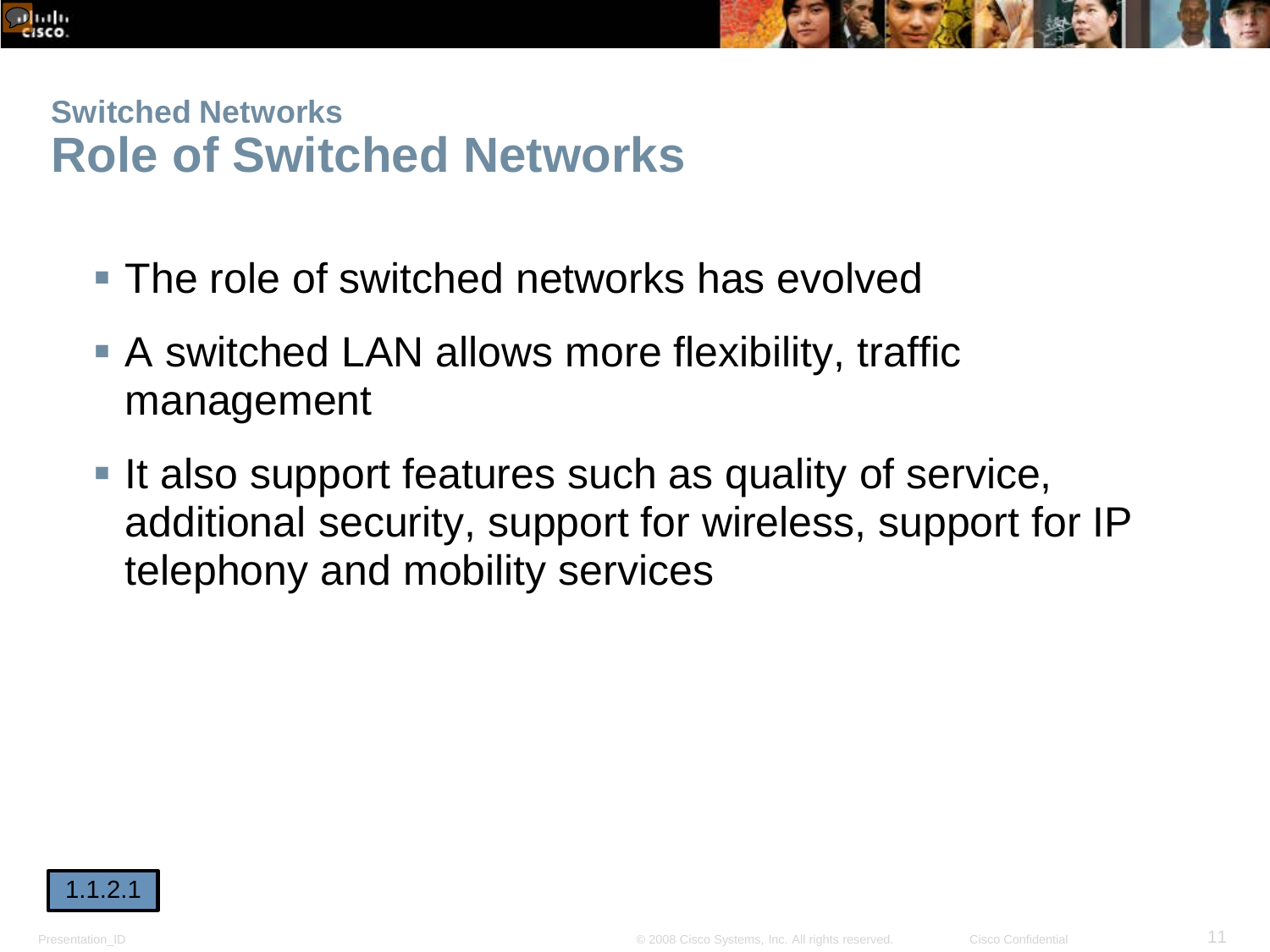

#### **Switched Networks Form Factor**

■ Fixed



Features and options are limited to those that originally come with the switch.

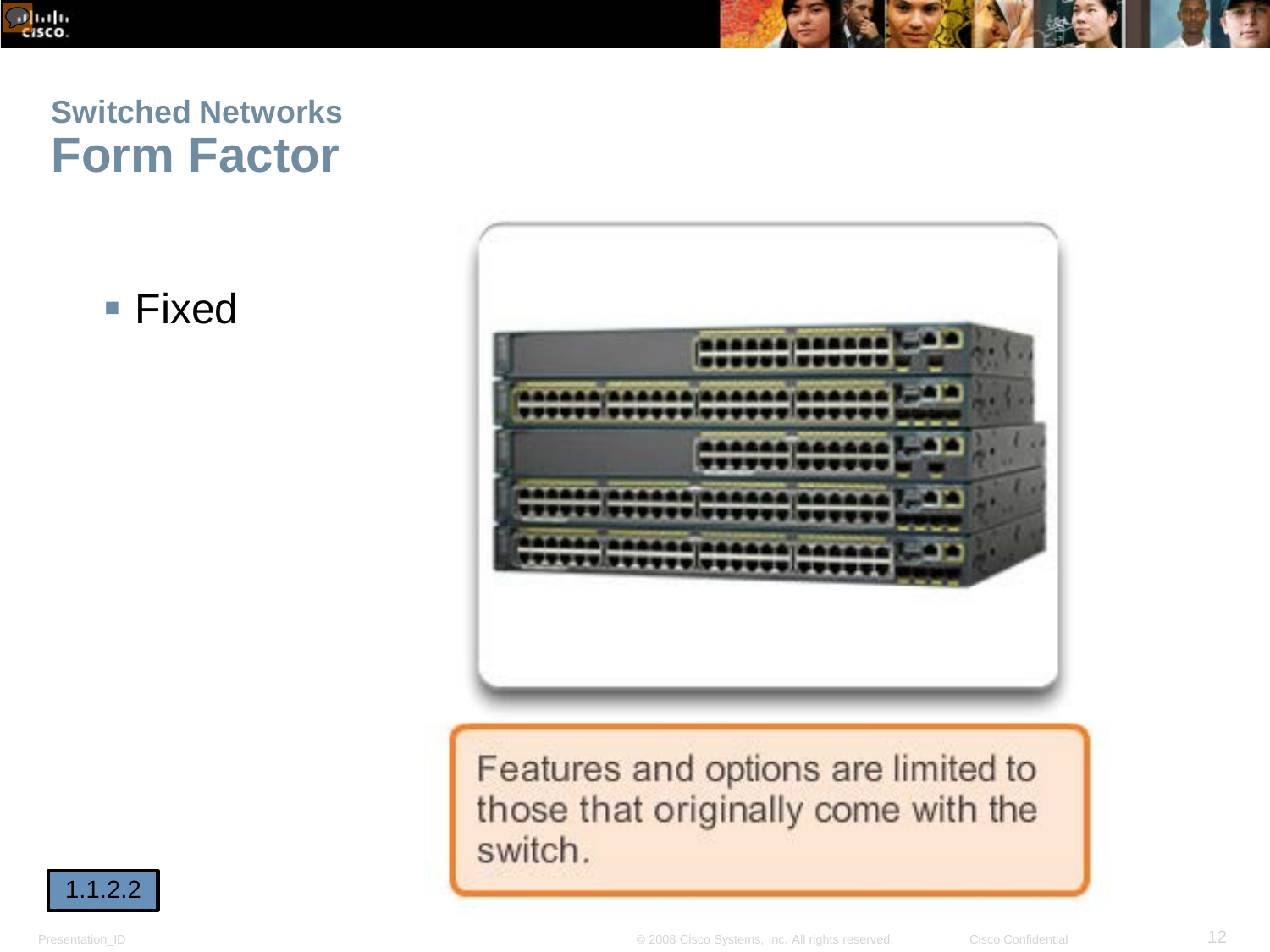

#### **Switched Networks Form Factor**

■ Modular



The chassis accepts line cards that contain the ports.

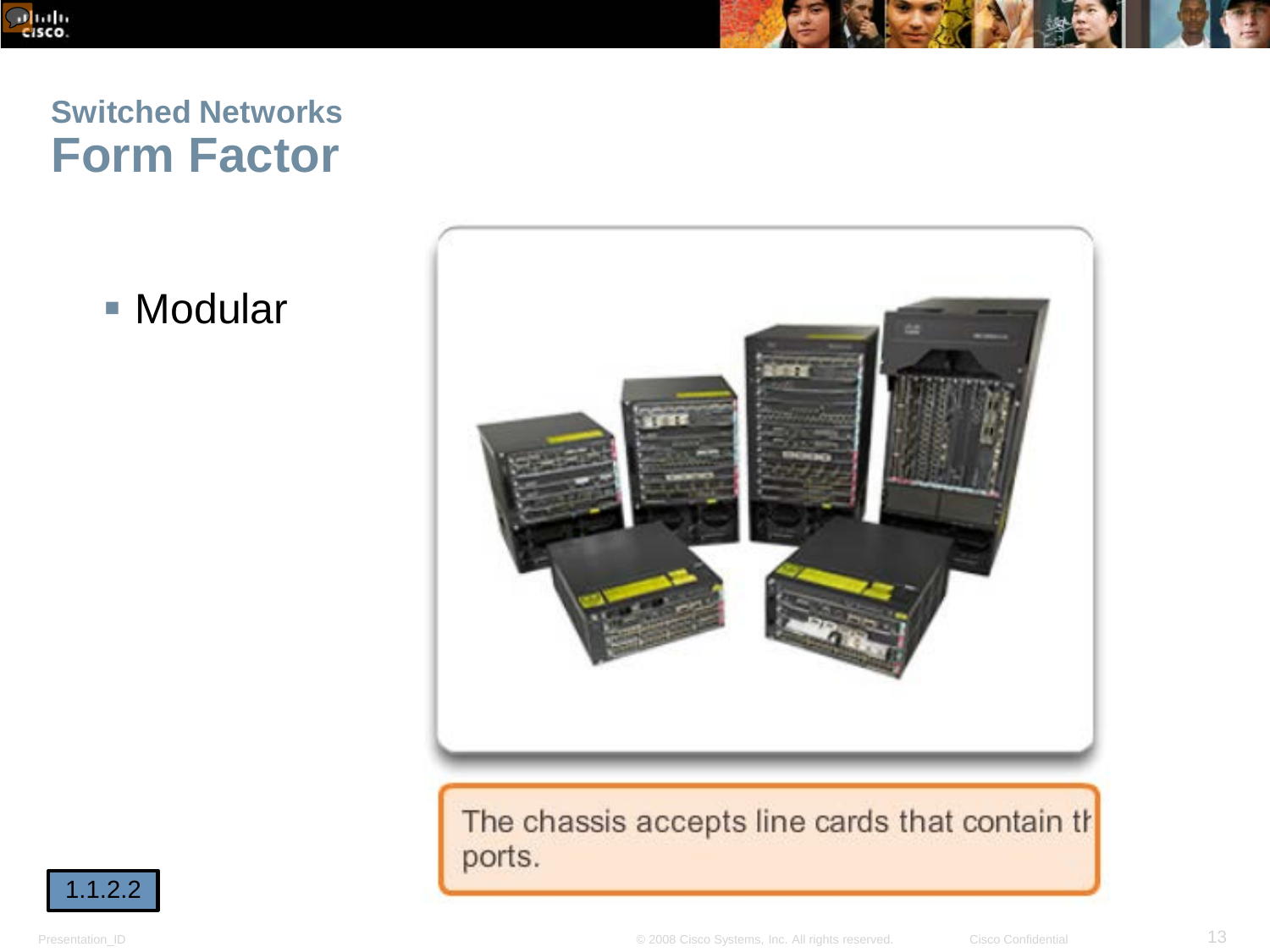

#### **Switched Networks Form Factor**

■ Stackable



Stackable switches, connected by a special cable, effectively operate as one large switch.

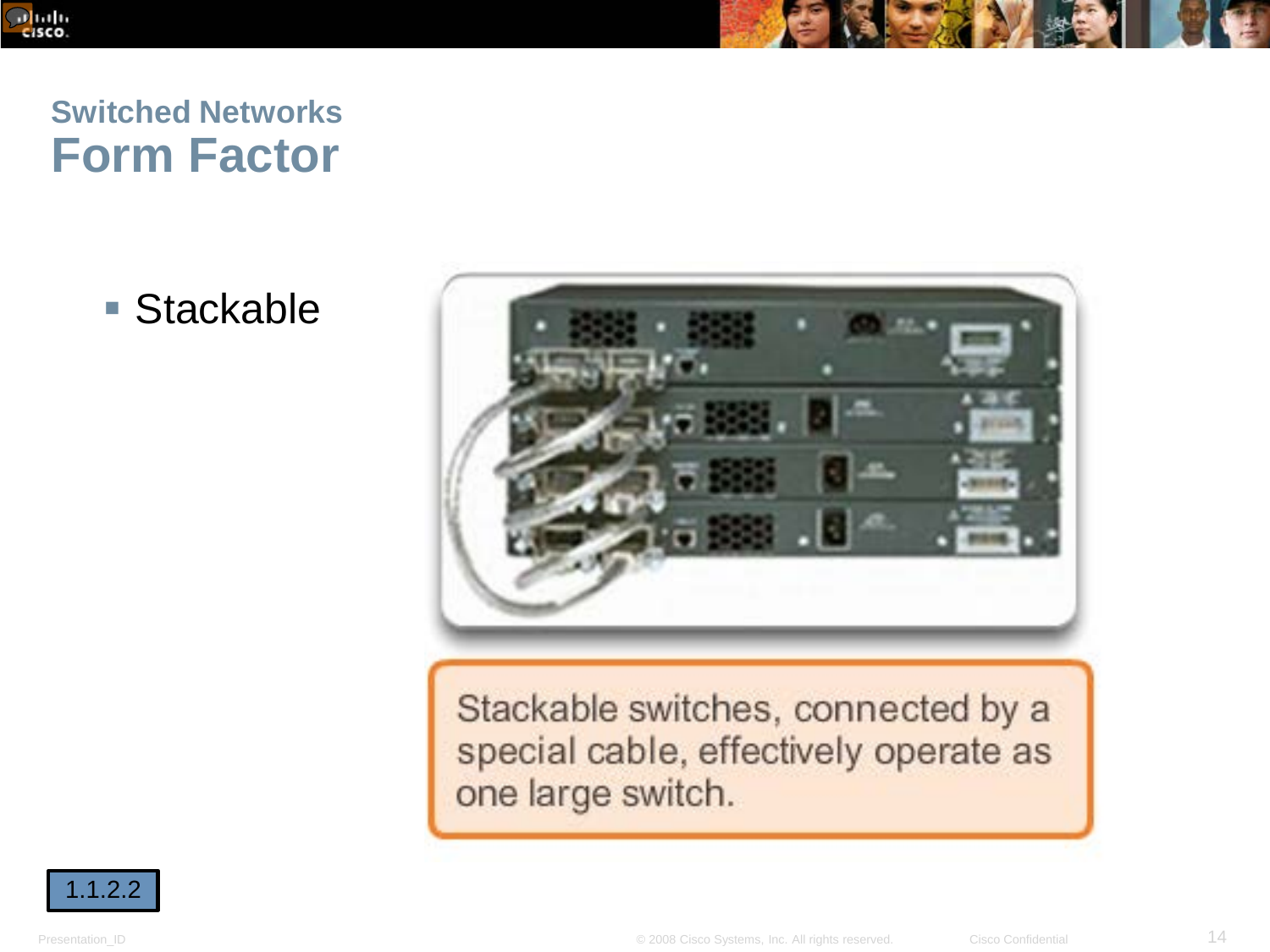



#### **Converged Networks 1.1.2.3 Activity - Identify Switch Hardware**

|                                                                               | <b>Hierarchical</b> | <b>Modularity</b> | <b>Resiliency</b> | <b>Flexibility</b> |
|-------------------------------------------------------------------------------|---------------------|-------------------|-------------------|--------------------|
| Provides a way for the network to<br>always be accessible.                    |                     |                   |                   |                    |
| Allows networks to expand and provide<br>on-demand services.                  |                     |                   |                   |                    |
| Helps for every device on every tier to<br>employ a specific role.            |                     |                   |                   |                    |
| Uses all network resources available to<br>provide data traffic load sharing. |                     |                   |                   |                    |

#### Do the Activity on 1.1.2.3

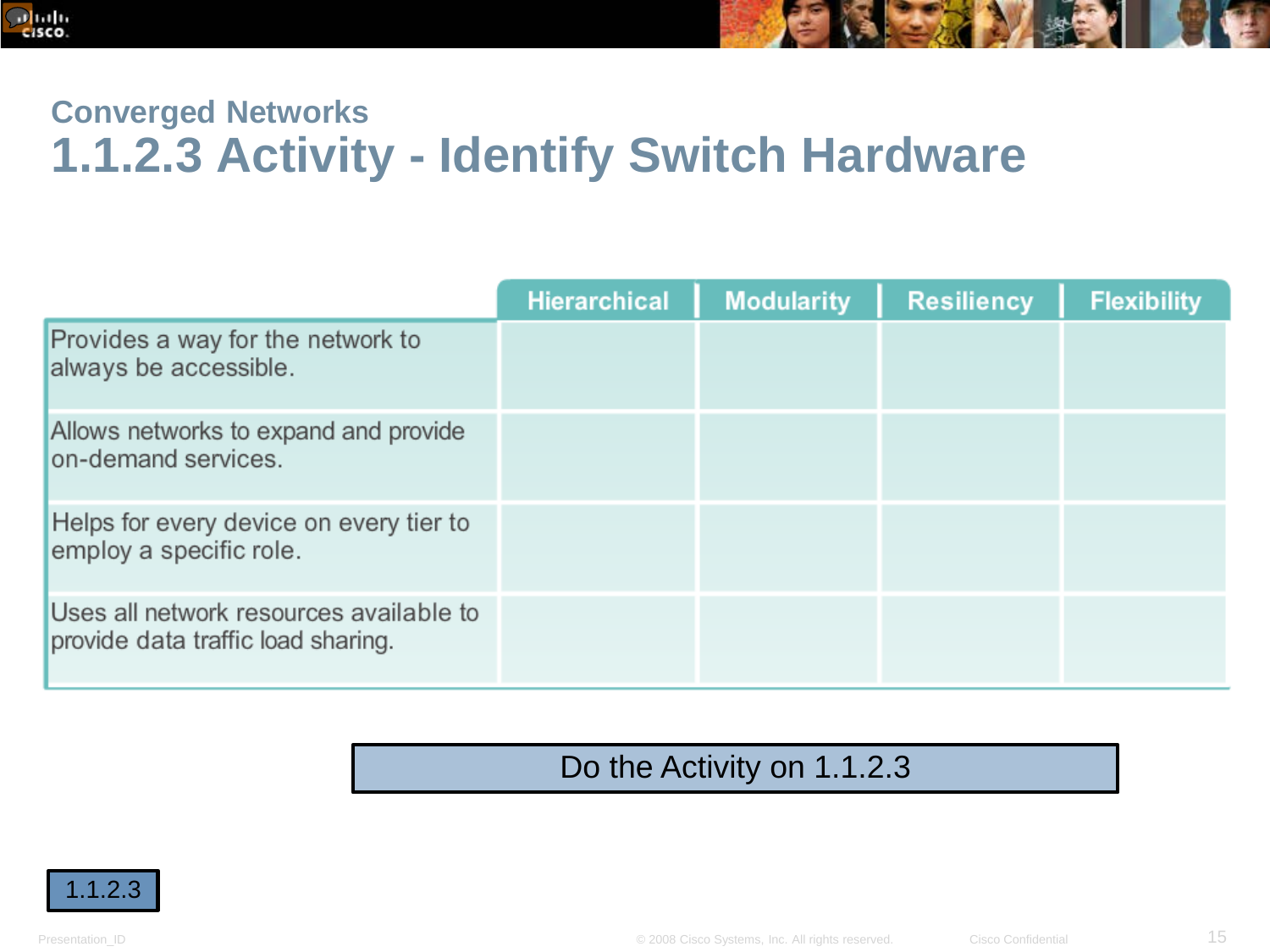



# **Frame Forwarding Switching as a General Concept**

- A Switch makes a decision based on ingress and destination port
- A LAN switch keeps a table that it uses to determine how to forward traffic through the switch
- Cisco LAN switches forward Ethernet frames based on the destination MAC address of the frames.

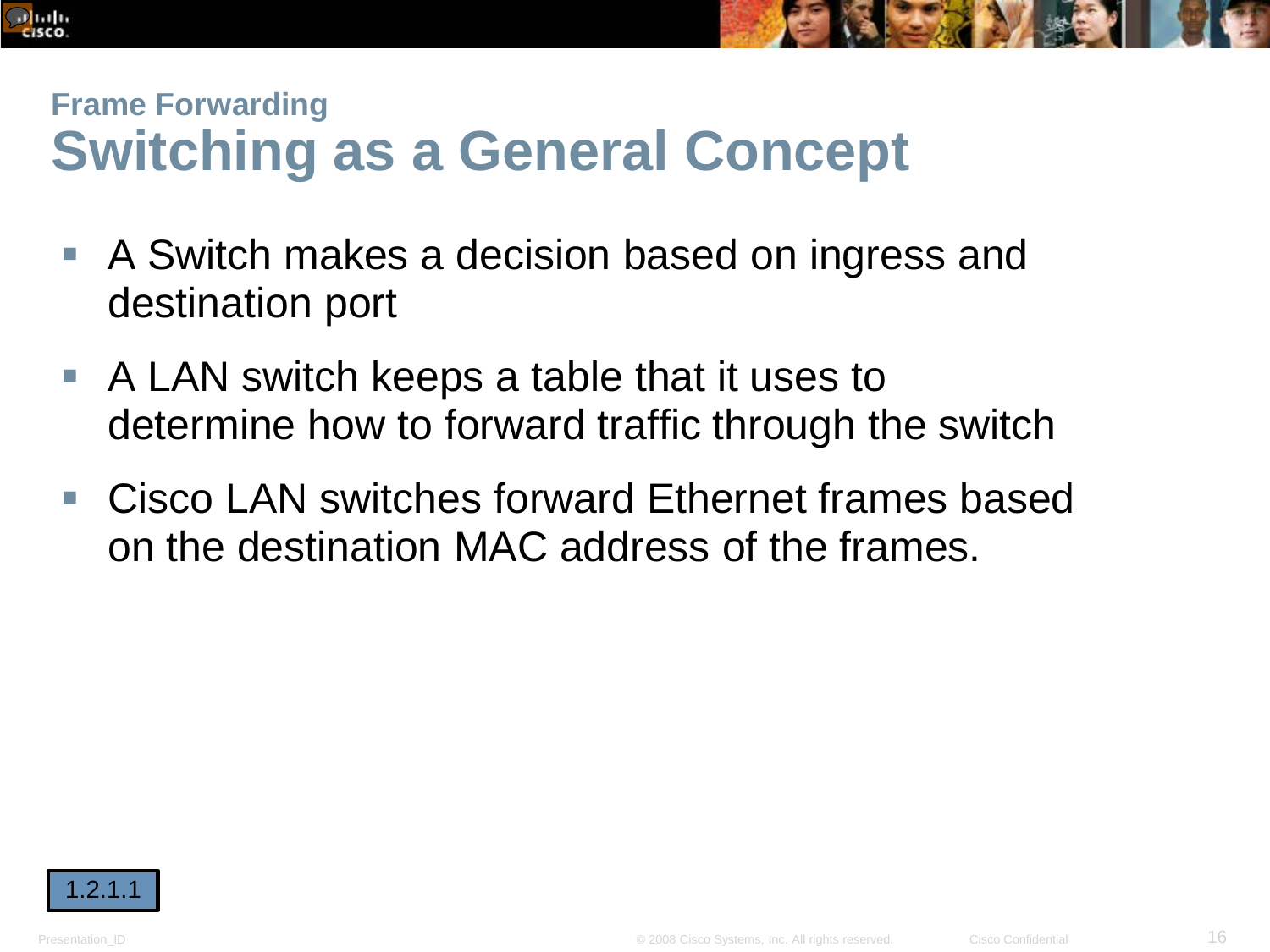



#### **Frame Forwarding Dynamically Populating a Switch MAC Address Table**

- A switch must first learn which devices exist on each port before it can transmit a frame
- It builds a table called a MAC address, or content addressable memory (CAM) table
- The mapping device <-> port is stored in the CAM table
- CAM is a special type of memory used in high-speed searching applications.
- The information in the MAC address table I used to send frames
- When a switch receives an incoming frame with a MAC address that is not found in the CAM table, it floods it to all ports but the one that received the frame.



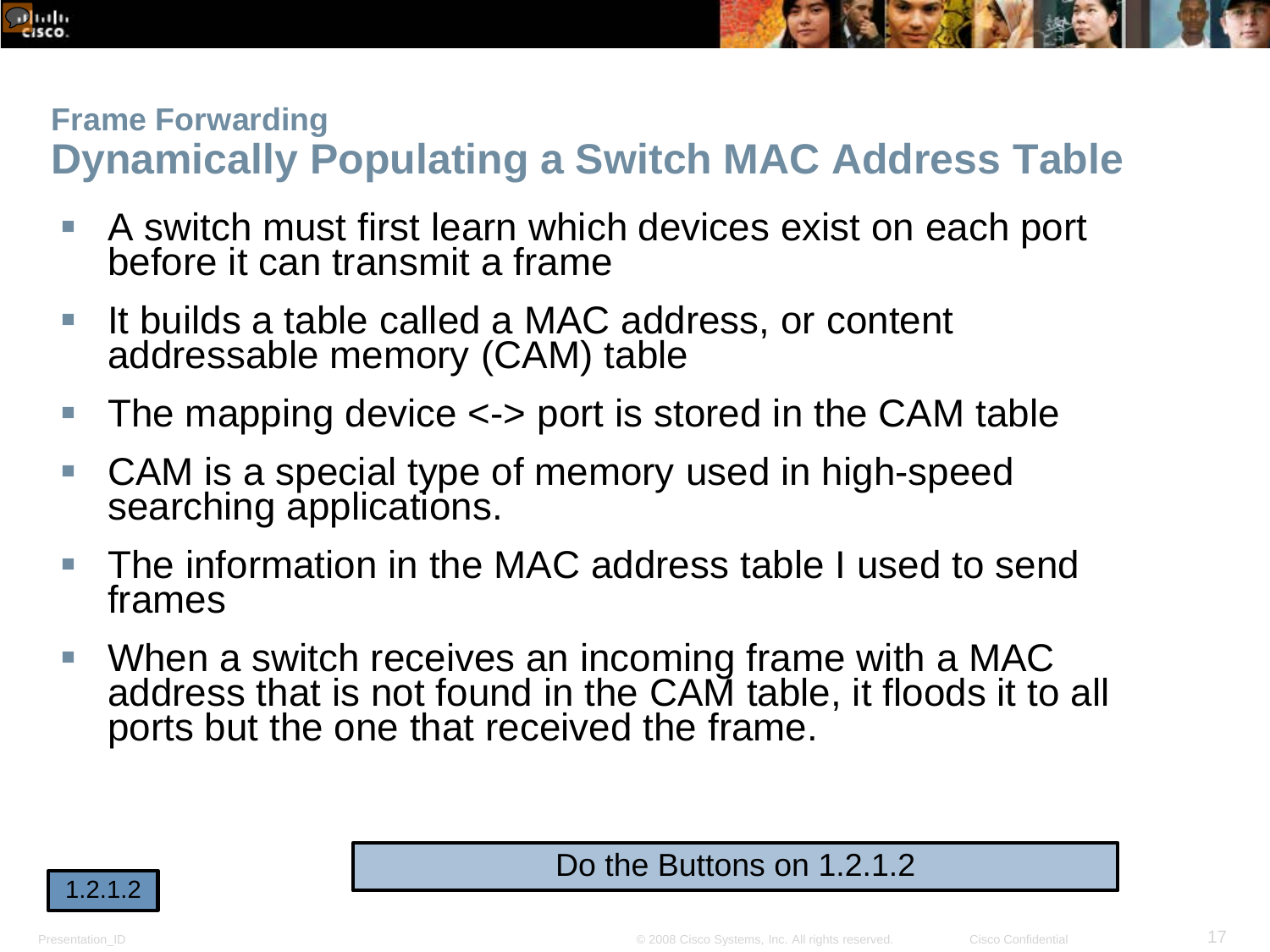



## **Frame Forwarding Switch Forwarding Methods**

#### Store-and-Forward



Cut-Through



A store-and-forward switch receives the entire frame, and computes the CRC. If the CRC is valid, the switch looks up the destination address, which determines the outgoing interface. The frame is then forwarded out the correct port.

A cut-through switch forwards the frame before it is entirely received. At a minimum, the destination address of the frame must be read before the frame can be forwarded.



Watch the animations on 1.2.1.3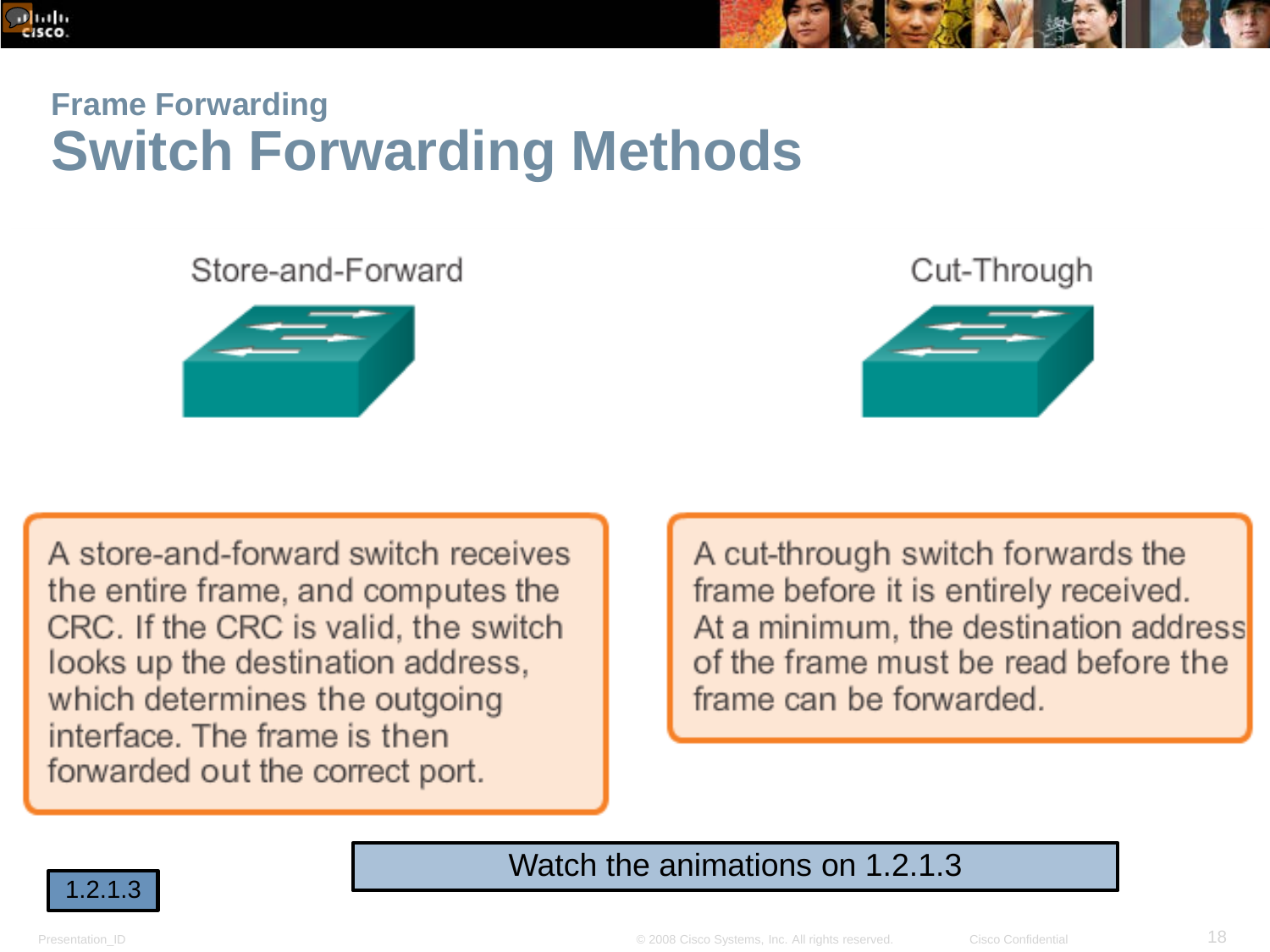



# **Frame Forwarding Store-and-Forward Switching**

 Store-and-Forwarding allows the switch to: Check for errors (via FCS check)

Perform Automatic Buffering

**Slower forwarding** 



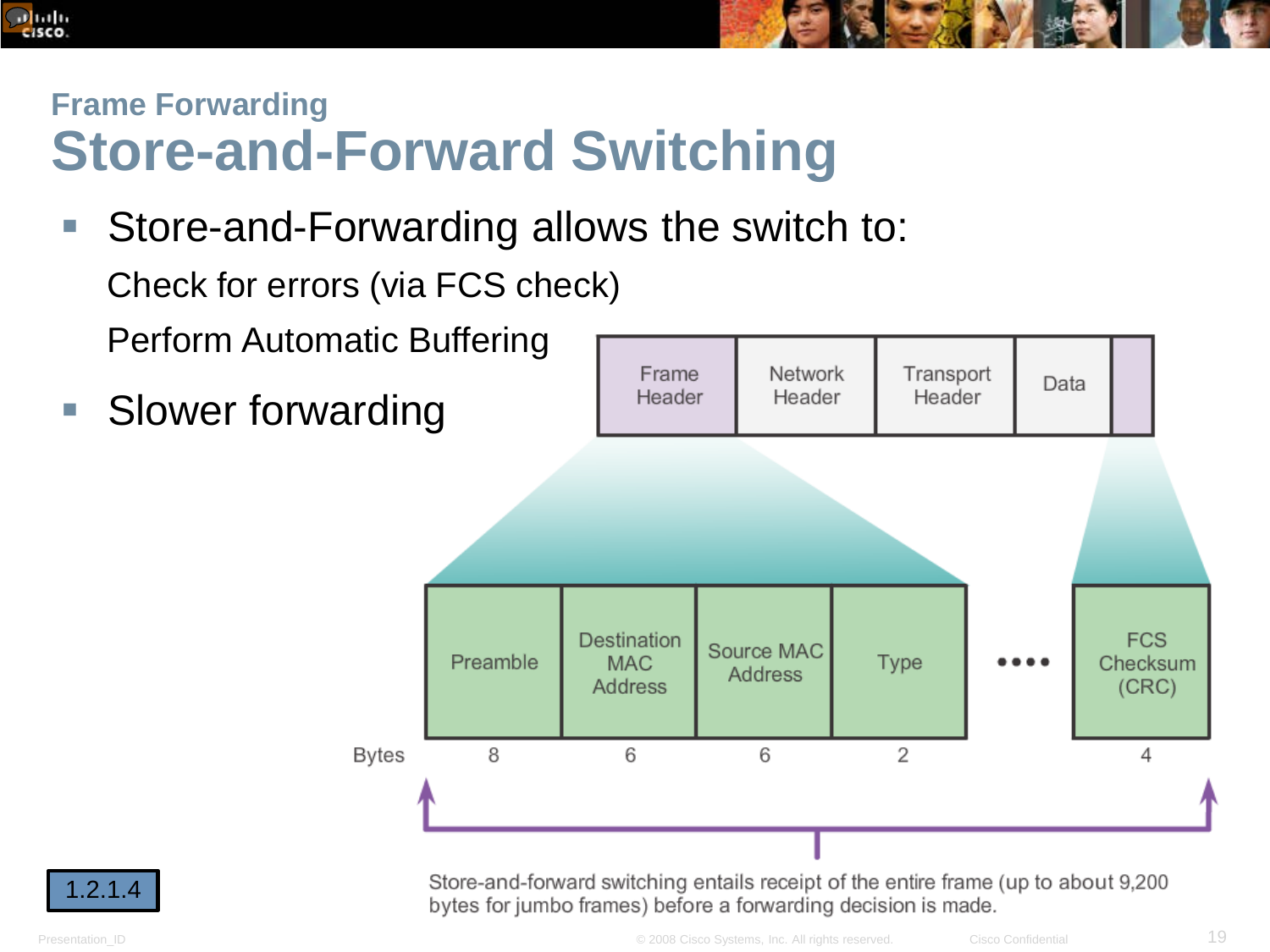



# **Frame Forwarding Cut-Through Switching**

- Cut-Through allows the switch to start forwarding in about 10 microseconds
- No FCS check
- **No Automatic Buffering**



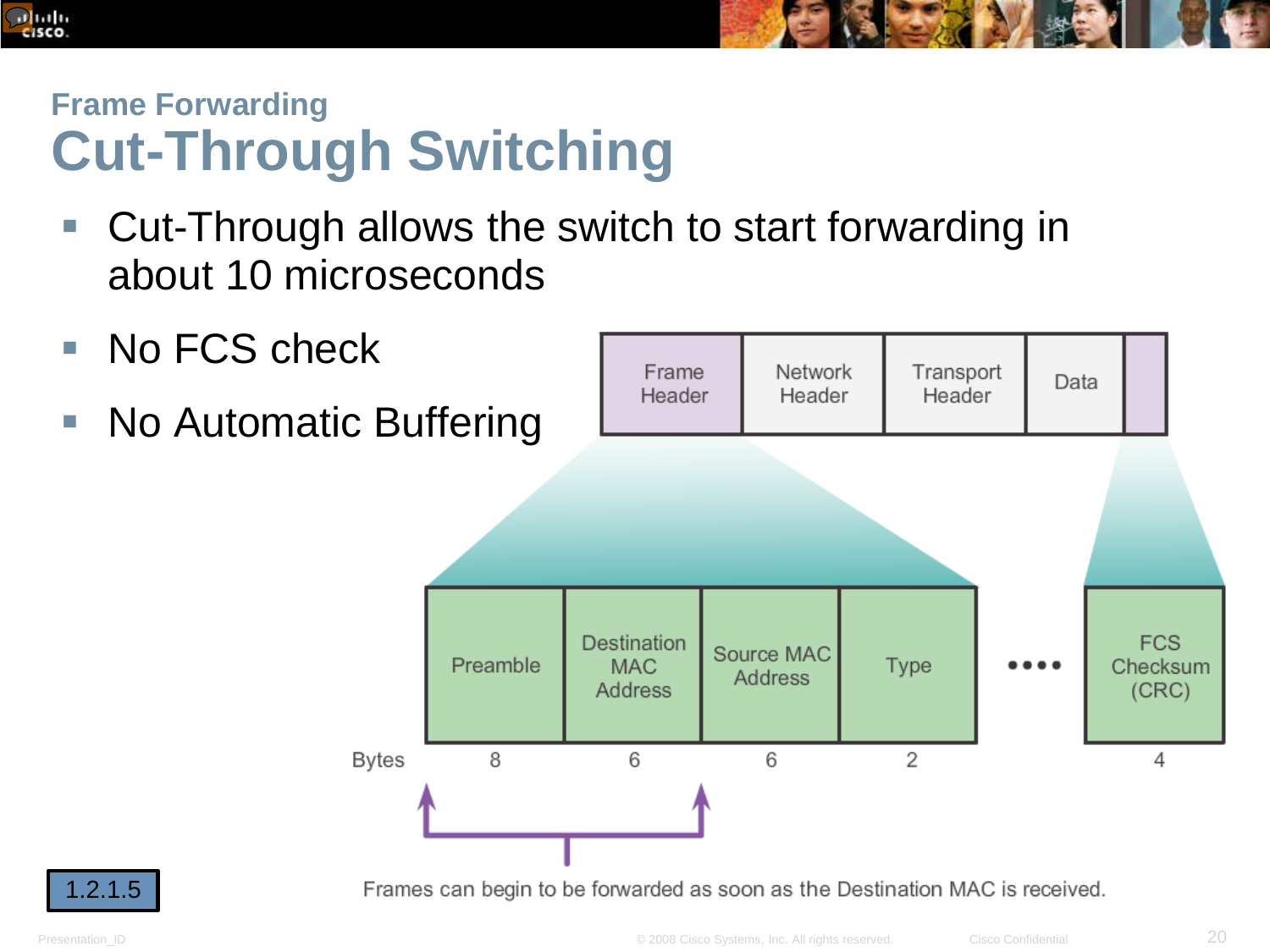

# 1.2.1.6 Activity - Frame Forwarding Methods

|                                                                                                                                              | <b>Store-and-Forward</b> | <b>Cut-Through</b> |
|----------------------------------------------------------------------------------------------------------------------------------------------|--------------------------|--------------------|
| 1. Buffers frames until the full frame has been<br>received by the switch.                                                                   |                          |                    |
| 2. Checks the frame for errors before releasing it<br>out of its switch ports if the full frame was not<br>received, the switch discards it. |                          |                    |
| 3. No error checking on frames is performed by<br>the switch before releasing the frame out of its<br>ports.                                 |                          |                    |
| 4. A great method to use to conserve bandwidth<br>on your network.                                                                           |                          |                    |
| 5. The destination Network Interface Card (NIC)<br>discards any incomplete frames using this<br>frame forwarding method.                     |                          |                    |
| 6. The faster switching method, but may produce<br>more errors in data integrity therefore, more<br>bandwidth may be consumed.               |                          |                    |

#### Do the Activity on 1.2.1.6

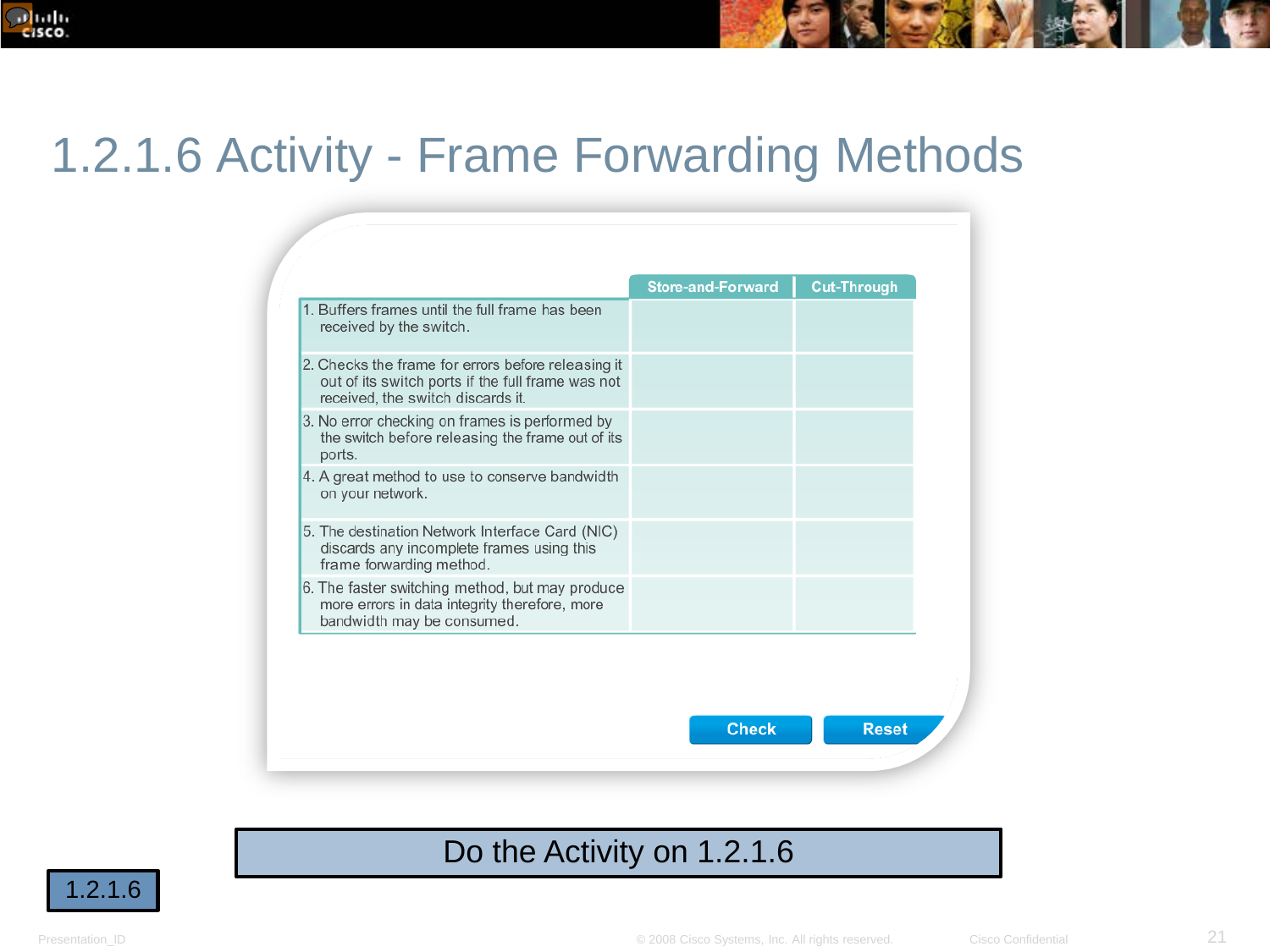

# 1.2.1.7 Activity - Switch It!

| ∡ity<br><b>CISCO SYSTEMS</b><br>alic alic<br>atermine how the switch forwards a frame based on the Source MAC and Destination<br>AAC addresses and information in the switch MAC table.<br>SYST RPS<br>Answer the questions below using the information provided.<br><b>STRE UTIL CUPUX SPEED</b><br><b>MODE</b> | Catalyst 2950 SERIES<br>Fa1 Fa2 Fa3 Fa4 Fa5 Fa6 Fa7 Fa8 Fa9 Fa10 Fa11 Fa12 |
|------------------------------------------------------------------------------------------------------------------------------------------------------------------------------------------------------------------------------------------------------------------------------------------------------------------|----------------------------------------------------------------------------|
| Frame                                                                                                                                                                                                                                                                                                            | 0 <sub>D</sub><br>0B<br>0 <sup>C</sup><br>0A<br><b>Hub</b>                 |
| Encapsulated<br>Destination<br>Source MAC<br>End of Frame<br>Preamble<br>Length Type<br><b>MAC</b><br>Data                                                                                                                                                                                                       |                                                                            |
| 0F<br><b>0A</b>                                                                                                                                                                                                                                                                                                  |                                                                            |
| <b>MAC Table</b>                                                                                                                                                                                                                                                                                                 |                                                                            |
| Fa10<br>Fa11<br>Fa <sub>2</sub><br>Fa4<br>Fa5<br>Fa7<br>Fa8<br>Fa9<br><b>Fa12</b><br>Fa <sub>3</sub><br>Fa <sub>6</sub><br>Fa1<br>0 <sub>B</sub><br><b>0A</b>                                                                                                                                                    |                                                                            |
| <b>Question 1 - Where will the switch forward the frame?</b><br><b>Fa1</b><br>Fe <sub>2</sub><br>Fa9<br>Fa3<br>Fe4<br>Fa6<br>Fa7<br>Fa8<br>Fa <sub>5</sub>                                                                                                                                                       | Faio Faii<br>Fig. 12                                                       |
| <b>Question 2</b> - When the switch forwards the frame, which statement(s) are true?                                                                                                                                                                                                                             | <b>Check</b>                                                               |
| Switch adds the source MAC address to the MAC table.                                                                                                                                                                                                                                                             |                                                                            |
| Frame is a broadcast frame and will be forwarded to all ports.                                                                                                                                                                                                                                                   | <b>New Problem</b>                                                         |
| Frame is a unicast frame and will be sent to specific port only.<br>Frame is a unicast frame and will be flooded to all ports.                                                                                                                                                                                   |                                                                            |
| Frame is a unicast frame but it will be dropped at the switch.                                                                                                                                                                                                                                                   | <b>Help</b>                                                                |

#### Do the Activity on 1.2.1.7

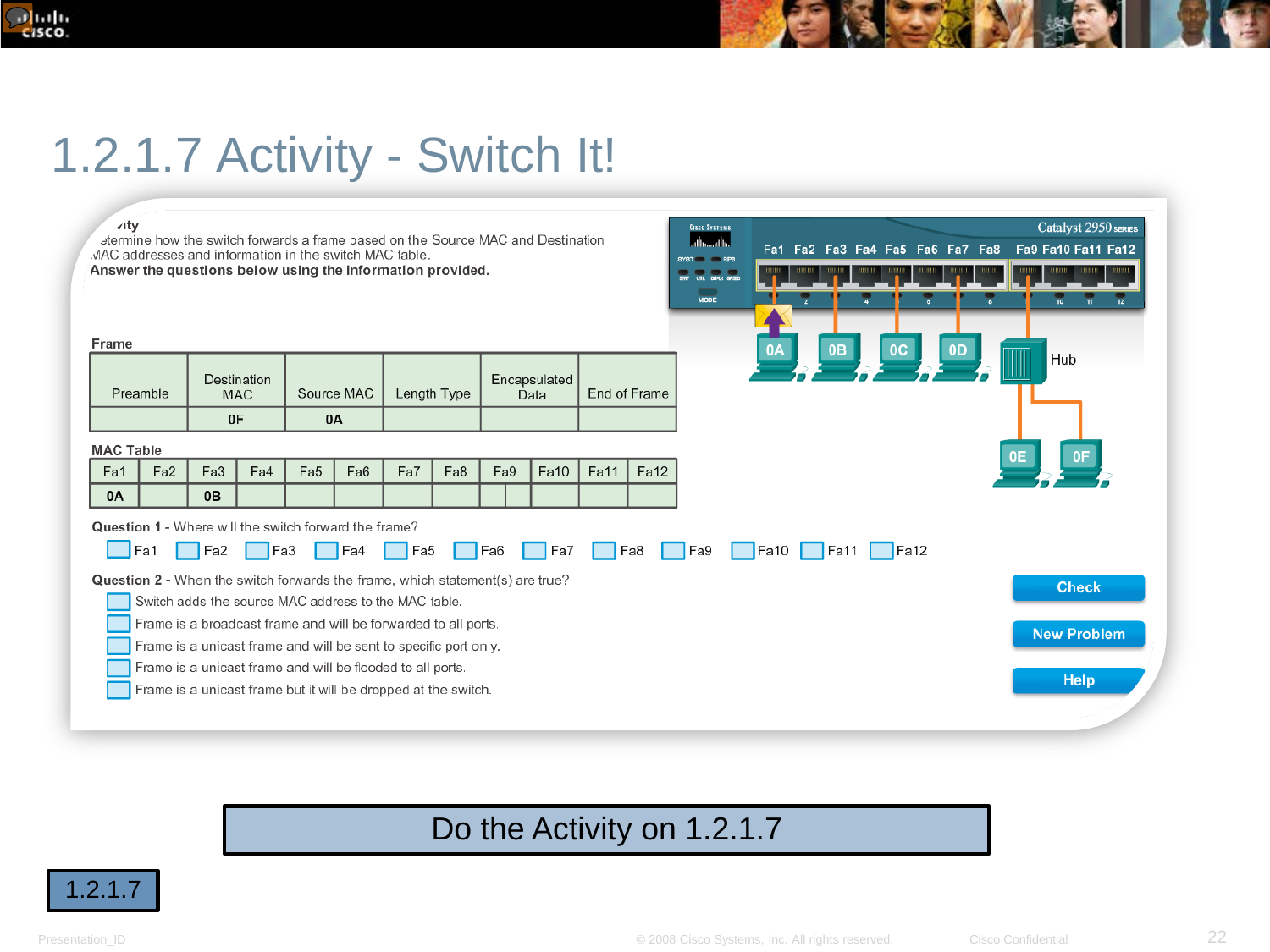



### **Switching Domains Collision Domains**

- Collision domain is the segment where devices must compete to communicate
- All ports of a hub belong to the same collision domain
- **Every port of a switch is a collision domain on its own**
- A switch break the segment into smaller collision domains, easing device competition.

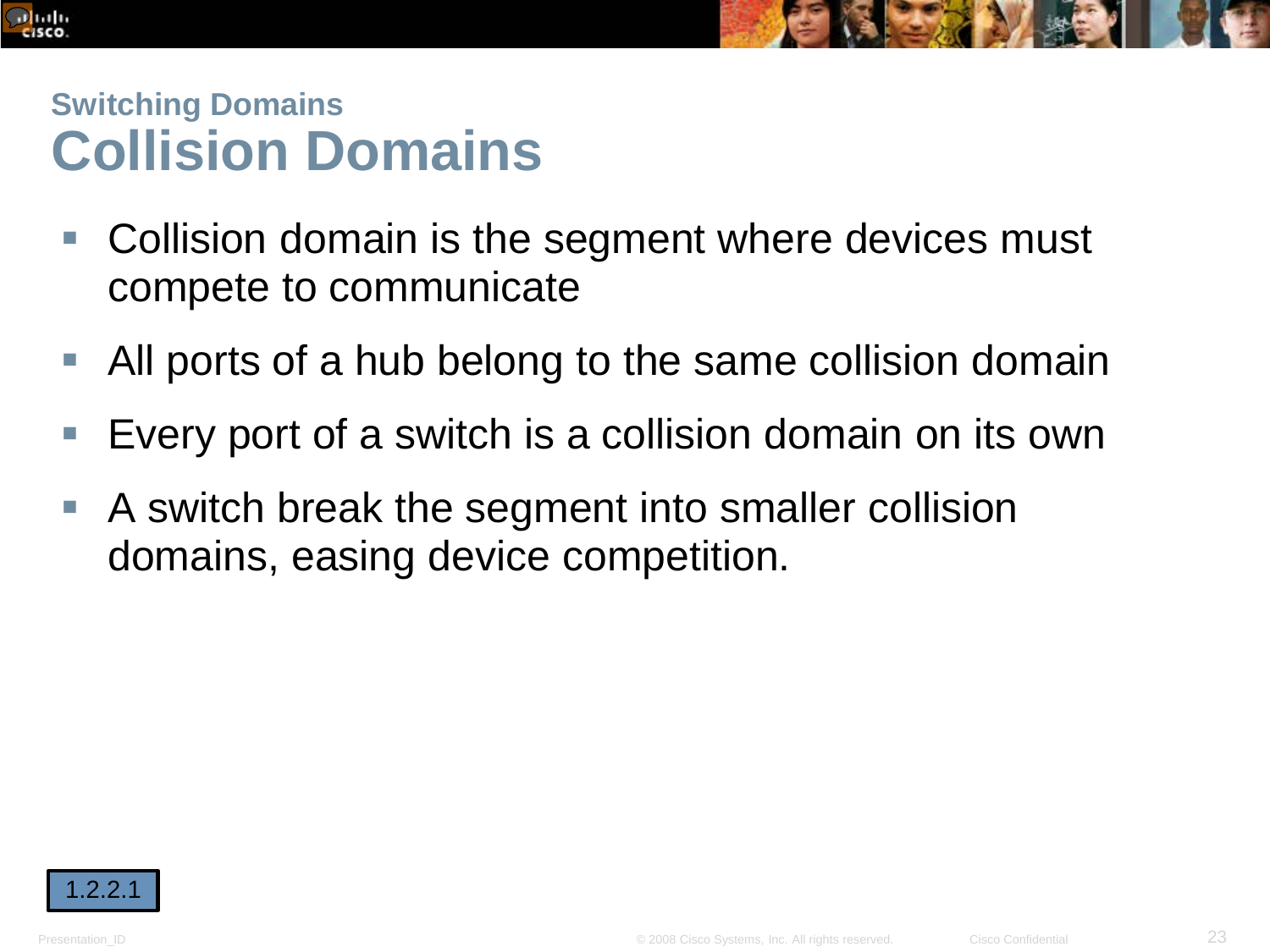



#### **Switching Domains Broadcast Domains**

- Broadcast domain is the extend of the network where a broadcast frame can be heard.
- Switches forward broadcast frames to all ports. Therefore switches don't break broadcast domains.
- All ports of a switch (with its default configuration) belong to the same broadcast domain
- If two or more switches are connected, broadcasts will be forward to all ports of all switches (except for the port that originally received the broadcast)

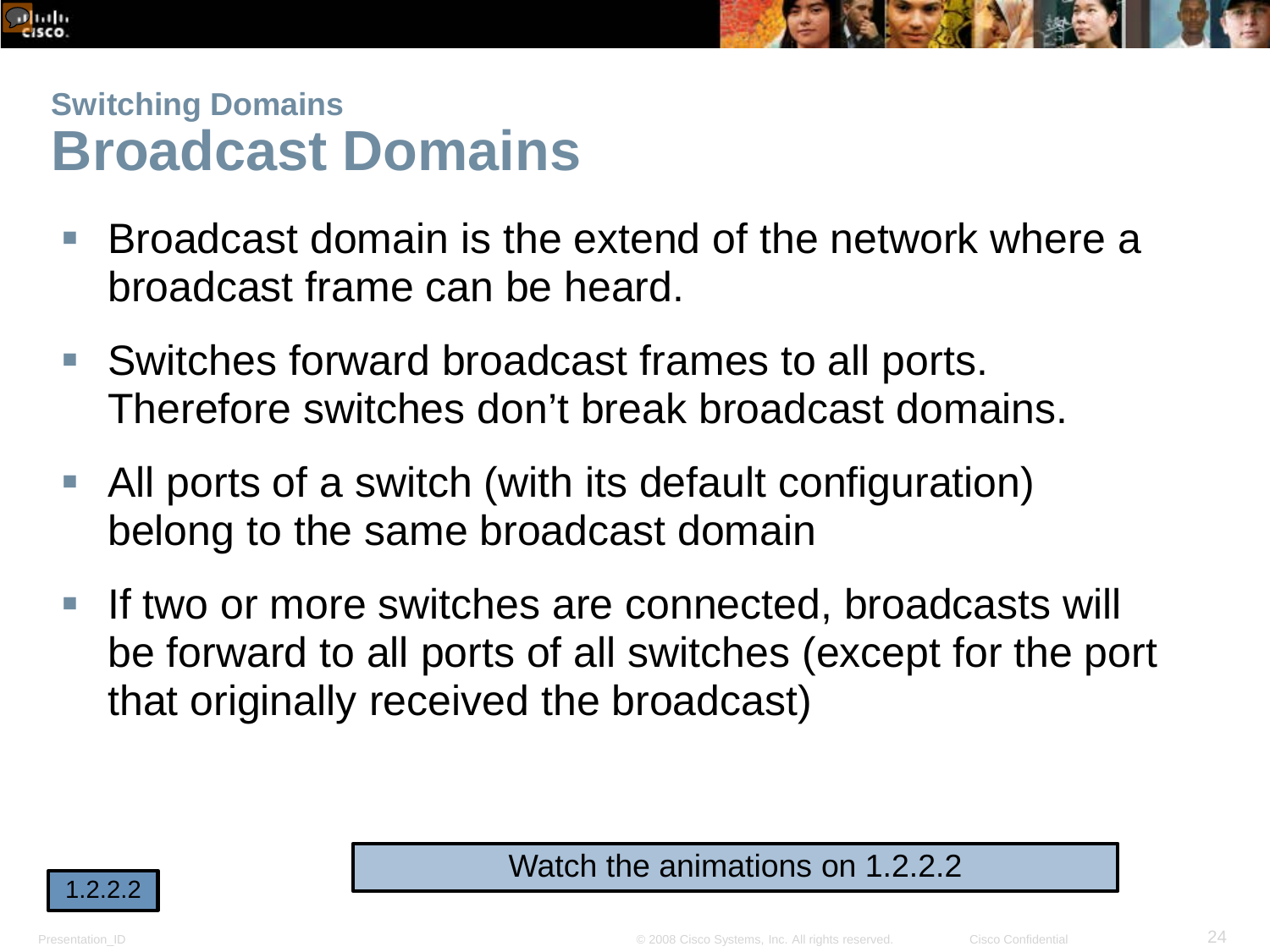



# **Switching Domains Alleviating Network Congestion**

Switches help alleviating network congestion by:

- facilitating the segmentation of a LAN into separate collision domains
- **Peroviding full-duplex communication between devices**
- **taking advantage of their high port density**
- **E** buffering large frames
- **E** employing high speed ports
- taking advantage of their fast internal switching process
- having a low per-port cost

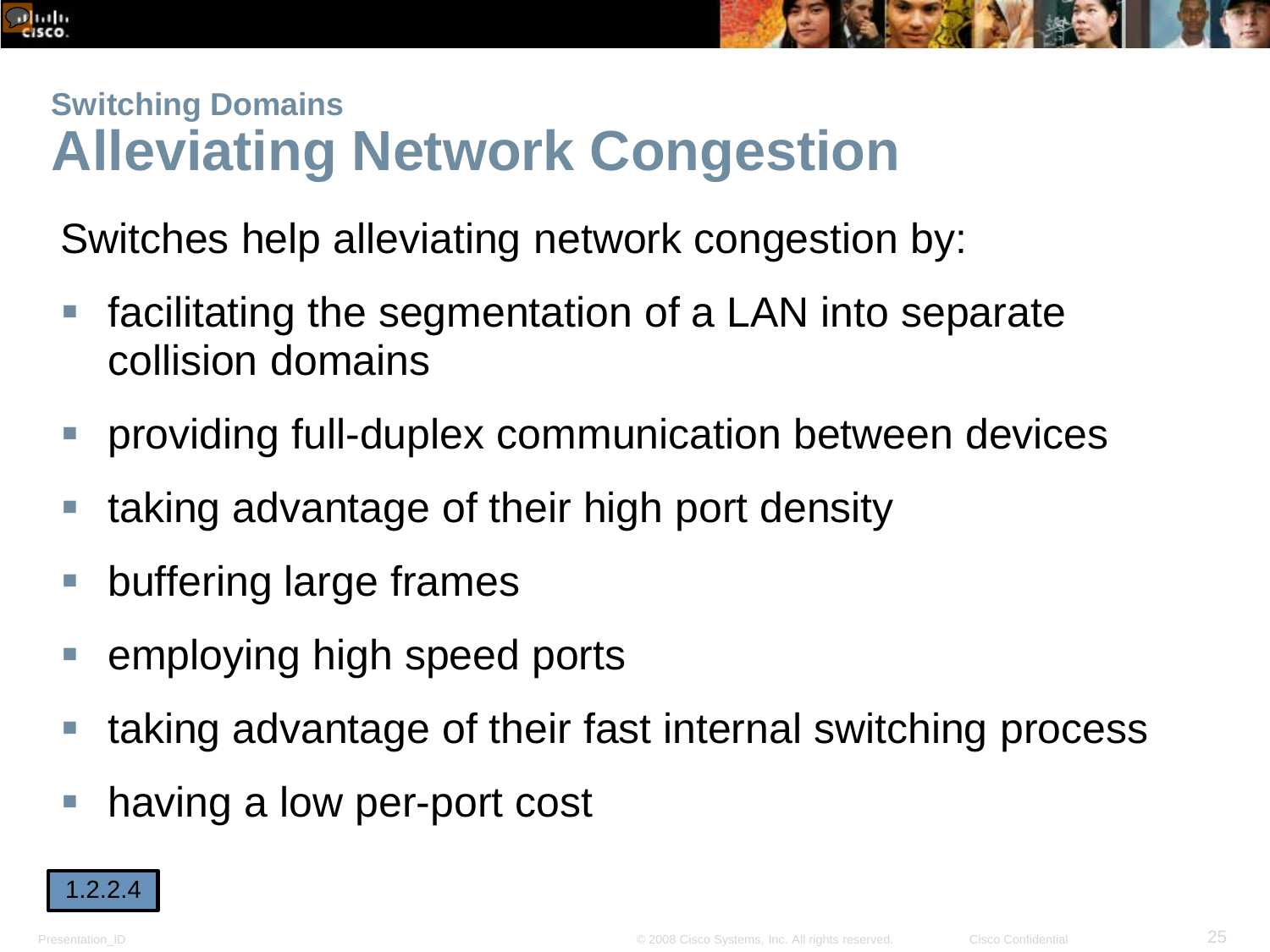#### **DOM:** cisco.



# **1.2.2.4 Activity - Circle the Domain**

vity - Circle the Domain

- Use the mouse to draw a shape around some, or all, of the devices in each of the diagrams. Drawing a shape around a group of devices will indicate that those devices are part of a broadcast or collision domain. To include a device interface, but not the whole device, encompass the part of the device with the interface you wish to include.
- $\bullet$ To draw a shape, move the mouse over the diagram, hold down the mouse button, and draw a circle around the devices you wish to select. While drawing, the cursor will appear as a pencil. The resulting shape is not a perfect circle, but a shaded polygon will encompass the devices you have selected. Practice using the drawing tool, then Click Reset any time to clear the screen.
- You can draw more than one shape to  $\bullet$ encompass different groups of devices. When drawn, shapes cannot be changed, but you can click Undo to remove one shape at a time, or click Reset to start over again. When ready, click Check and your solution will be evaluated. Click Answer to see the correct answer drawn for you.



#### Do the Activity on 1.2.2.4

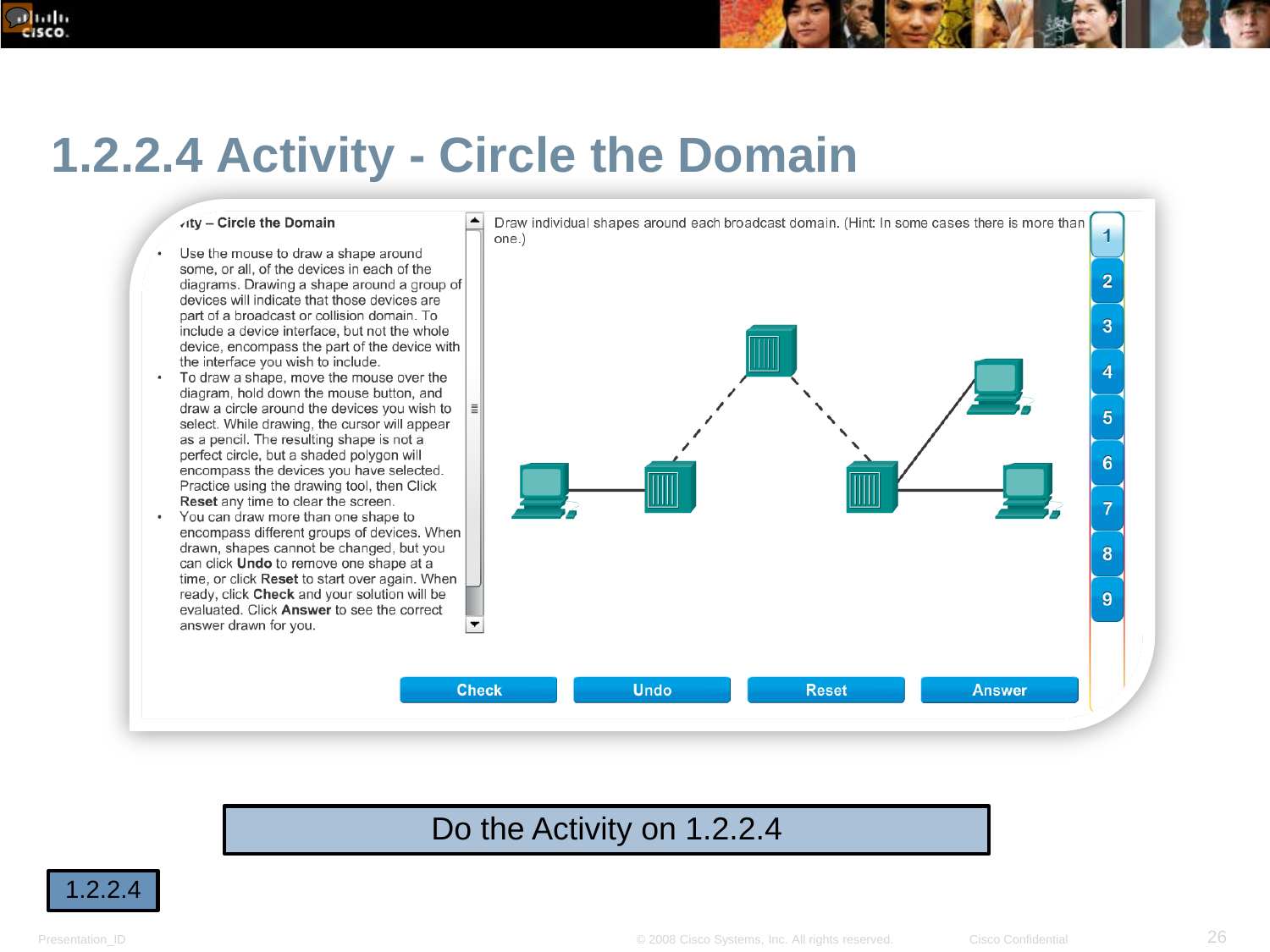



#### Do the Activity on 1.3.1.2

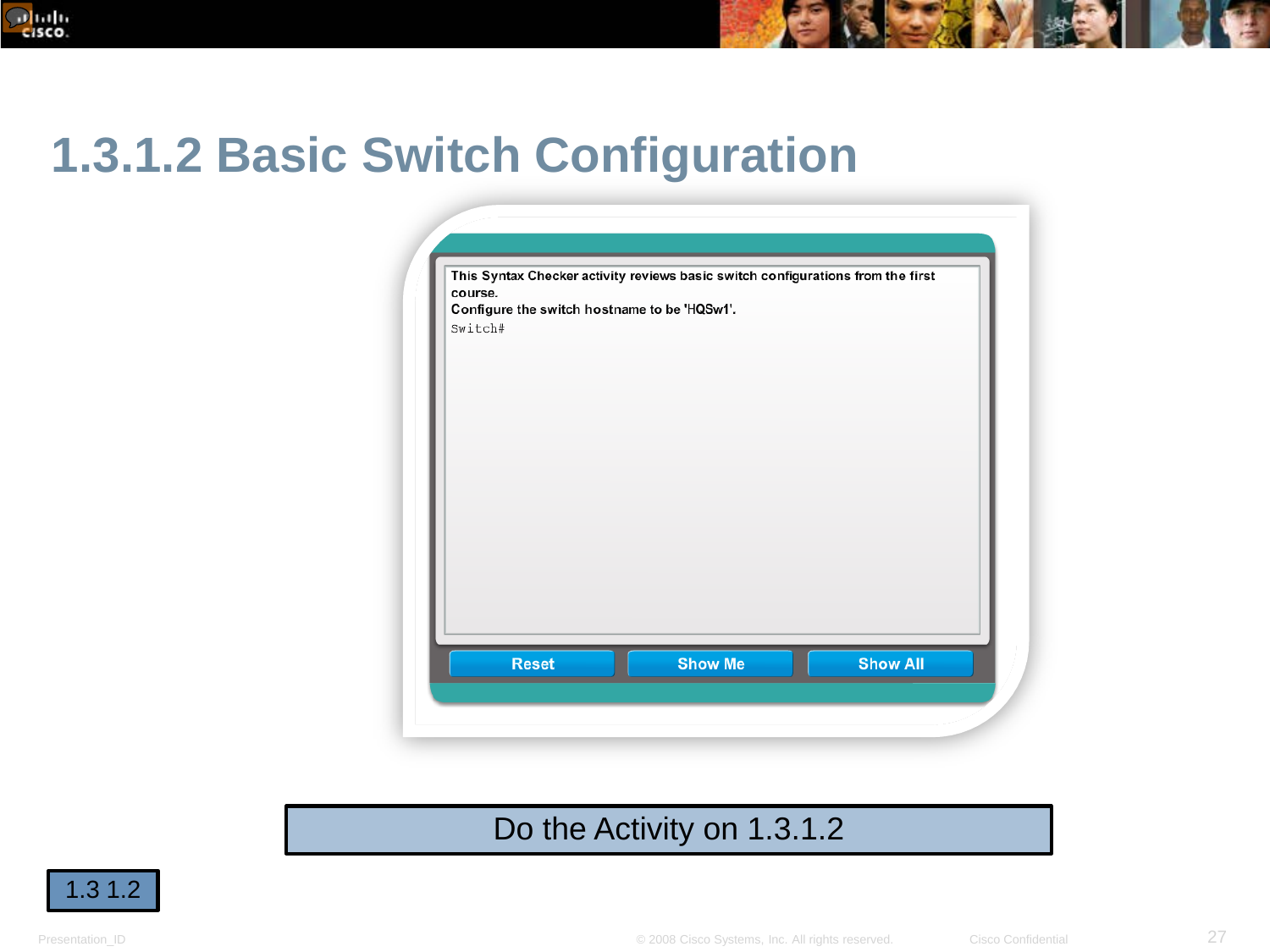



### **1.3.1.3 Packet Tracer – Skills Integration Challenge**



#### Do the Packet Tracer from 1.3.1.3 For a grade

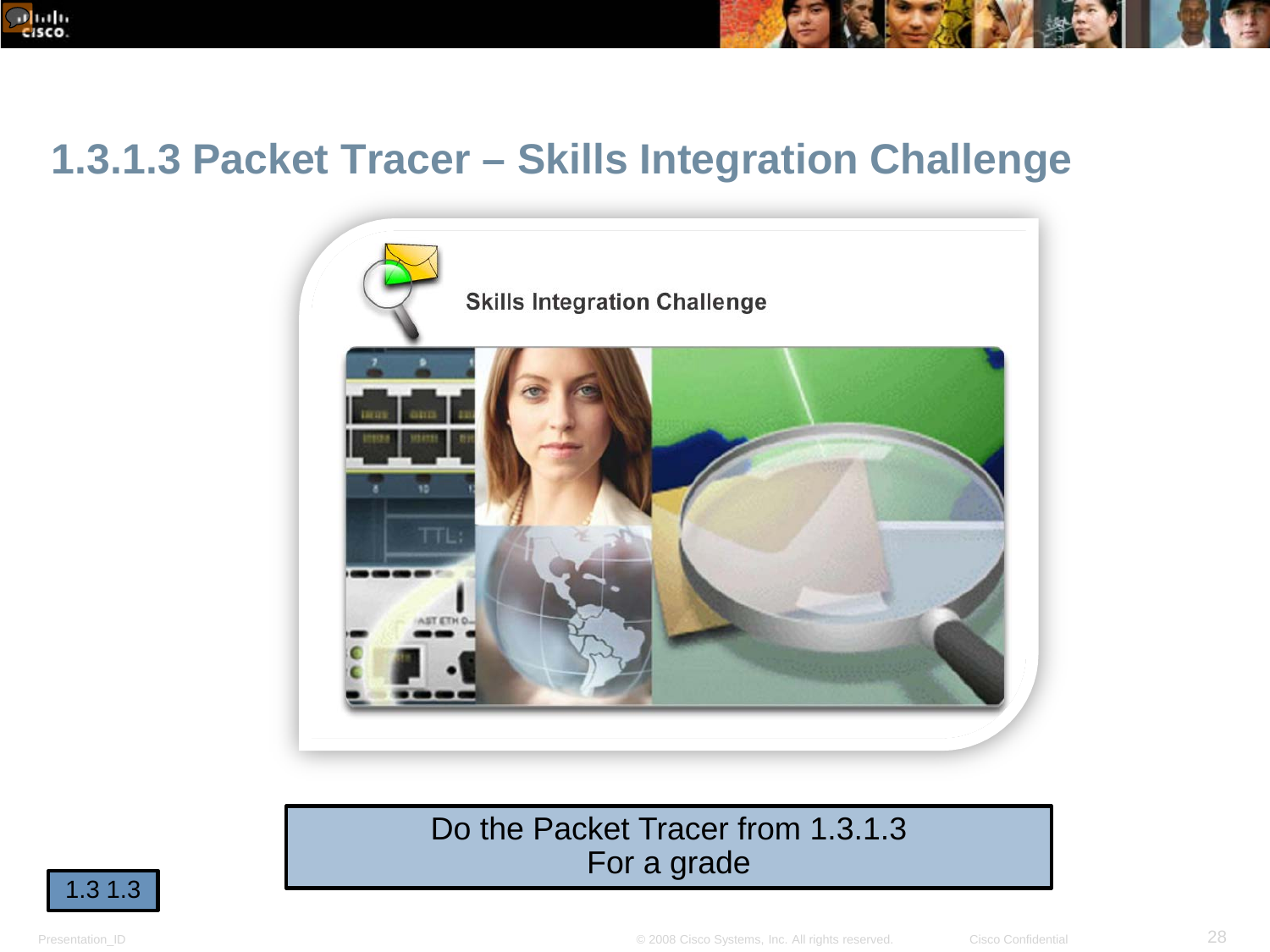



# **Chapter 1: Summary**

- **This chapter showed that the trend in networks is** towards convergence using a single set of wires and devices to handle voice, video, and data transmission.
- **IF In addition, there has been a dramatic shift in the way** businesses operate.
- No physical offices or geographic boundaries constraints. Resources must now be seamlessly available anytime and anywhere.
- **The Cisco Borderless Network architecture enables** different elements, from access switches to wireless access points, to work together and allow users to access resources from any place at any time.

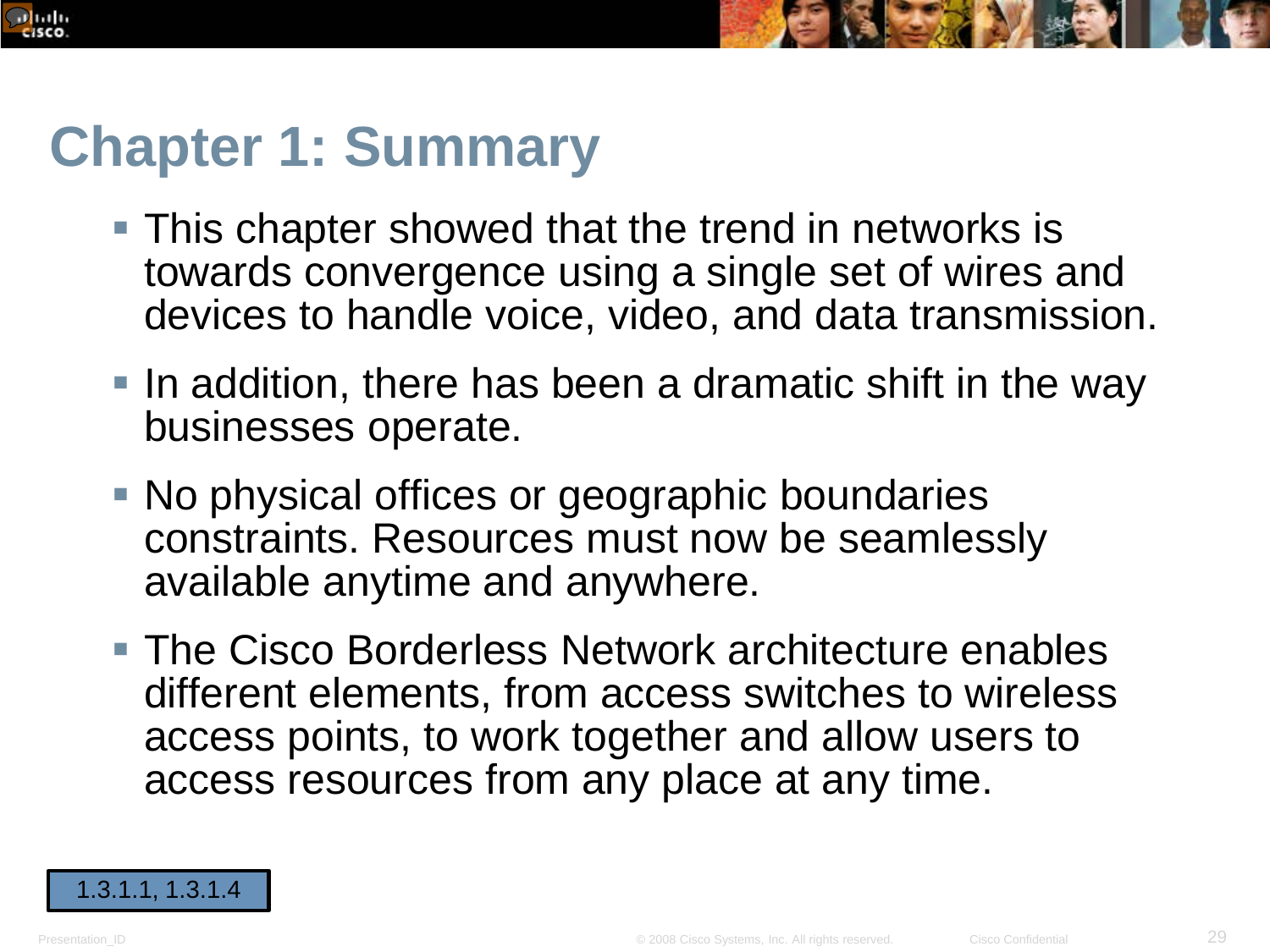



# **Chapter 1: Summary**

- The traditional three-layer hierarchical design model divides the network into core, distribution and access layers, and allows each portion of the network to be optimized for specific functionality.
- **If provides modularity, resiliency, and flexibility, which** provides a foundation that allows network designers to overlay security, mobility, and unified communication features.
- Switches use either store-and-forward or cut-through switching.
- **Every port on a switch forms a separate collision domain** allowing for extremely high-speed full-duplex communication.

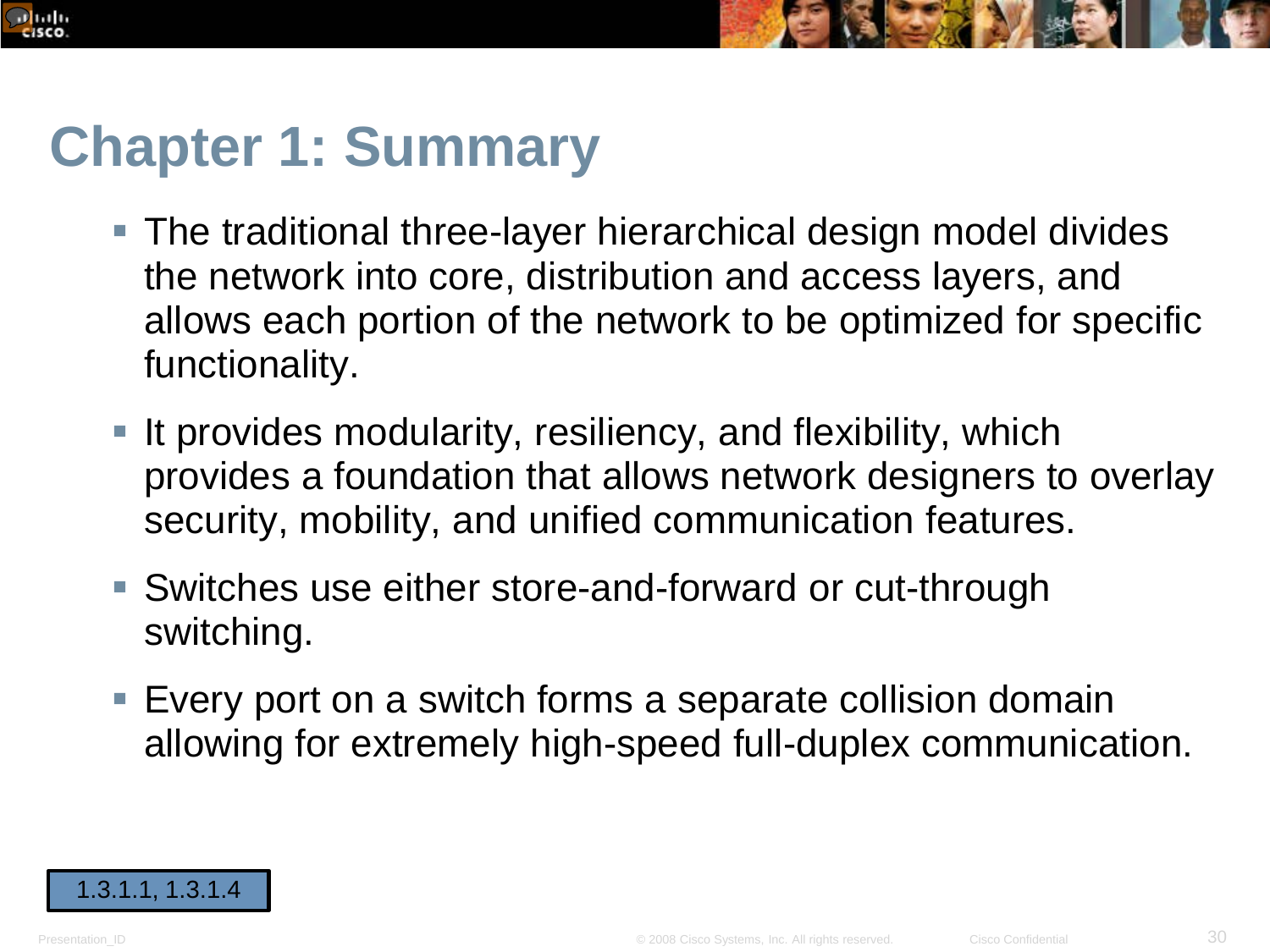



# **Chapter 1: Summary**

 Switch ports do not block broadcasts and connecting switches together can extend the size of the broadcast domain often resulting in degraded network performance